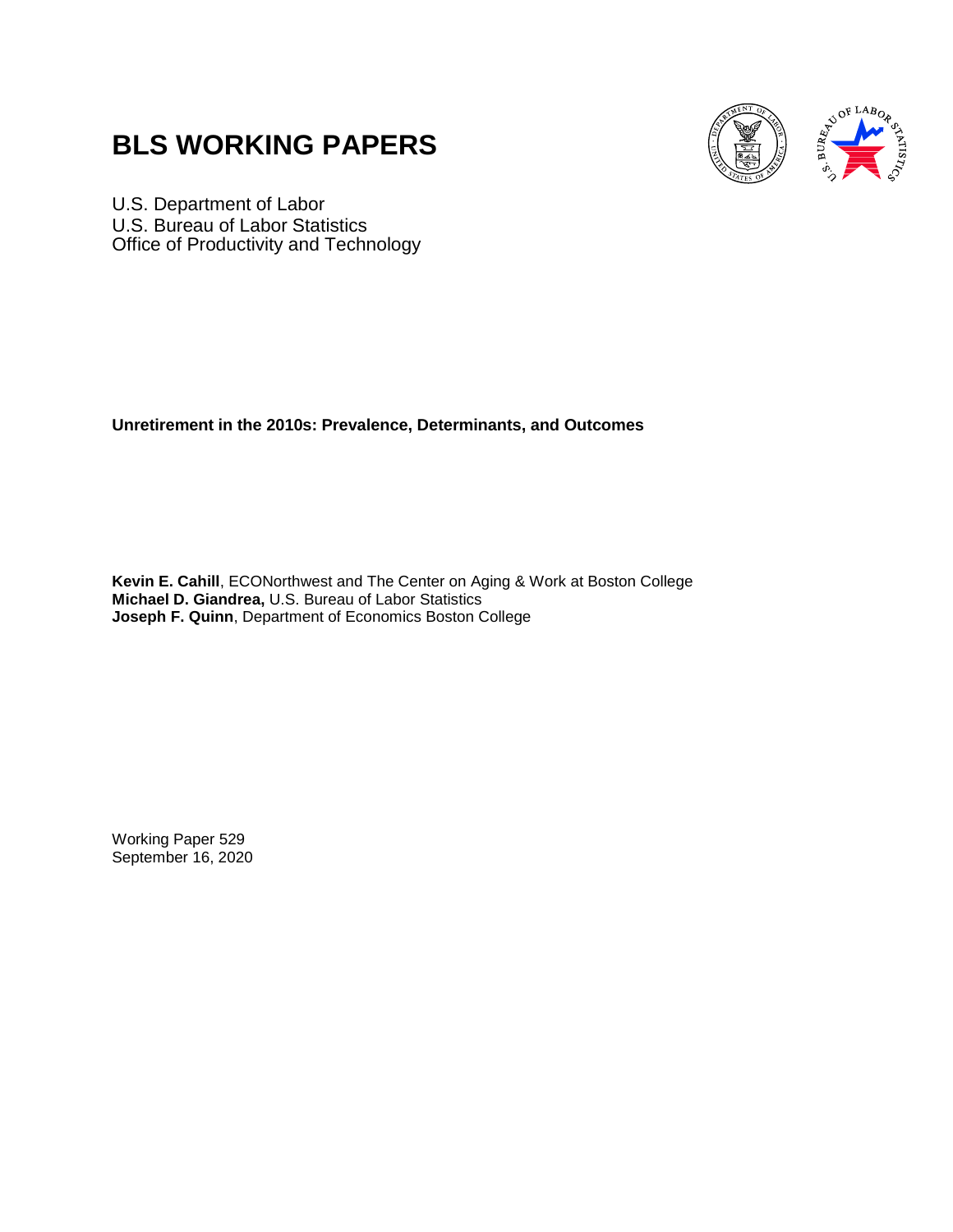## Unretirement in the 2010s: Prevalence, Determinants, and Outcomes

Kevin E. Cahill ECONorthwest and The Center on Aging & Work at Boston College

Michael D. Giandrea U.S. Bureau of Labor **Statistics** 

Joseph F. Quinn Department of Economics Boston College

September 16, 2020

## **Abstract**

For several decades a sizable minority of older Americans have reentered the labor force after an initial retirement, or "unretired." The percentage who have done so has remained remarkably stable over the years. While measures of unretirement differ across studies, by one measure between 10 to 20 percent of older career workers reenter the labor after leaving for two or more years. This paper explores whether unretirements have been increasing in recent years, most notably in the aftermath of the Great Recession and the slow but persistent economic recovery that followed. We use data on four cohorts of older career workers from the longitudinal Health and Retirement Study (HRS) from 1992 through 2016 and examine the prevalence of reentry over time among each one. We find that reentry continues to play an important role in the retirement process of older Americans, with rates more or less consistent across cohorts. Most notably, we do not find evidence of a shift in the prevalence of unretirements in recent years.

*JEL Classifications*: J26, J14, J32, H55, K13 *Keywords*: Economics of Aging, Unretirement, Gradual Retirement

All views expressed in this paper are those of the authors and do not necessarily reflect the views or policies of ECONorthwest or the U.S. Bureau of Labor Statistics.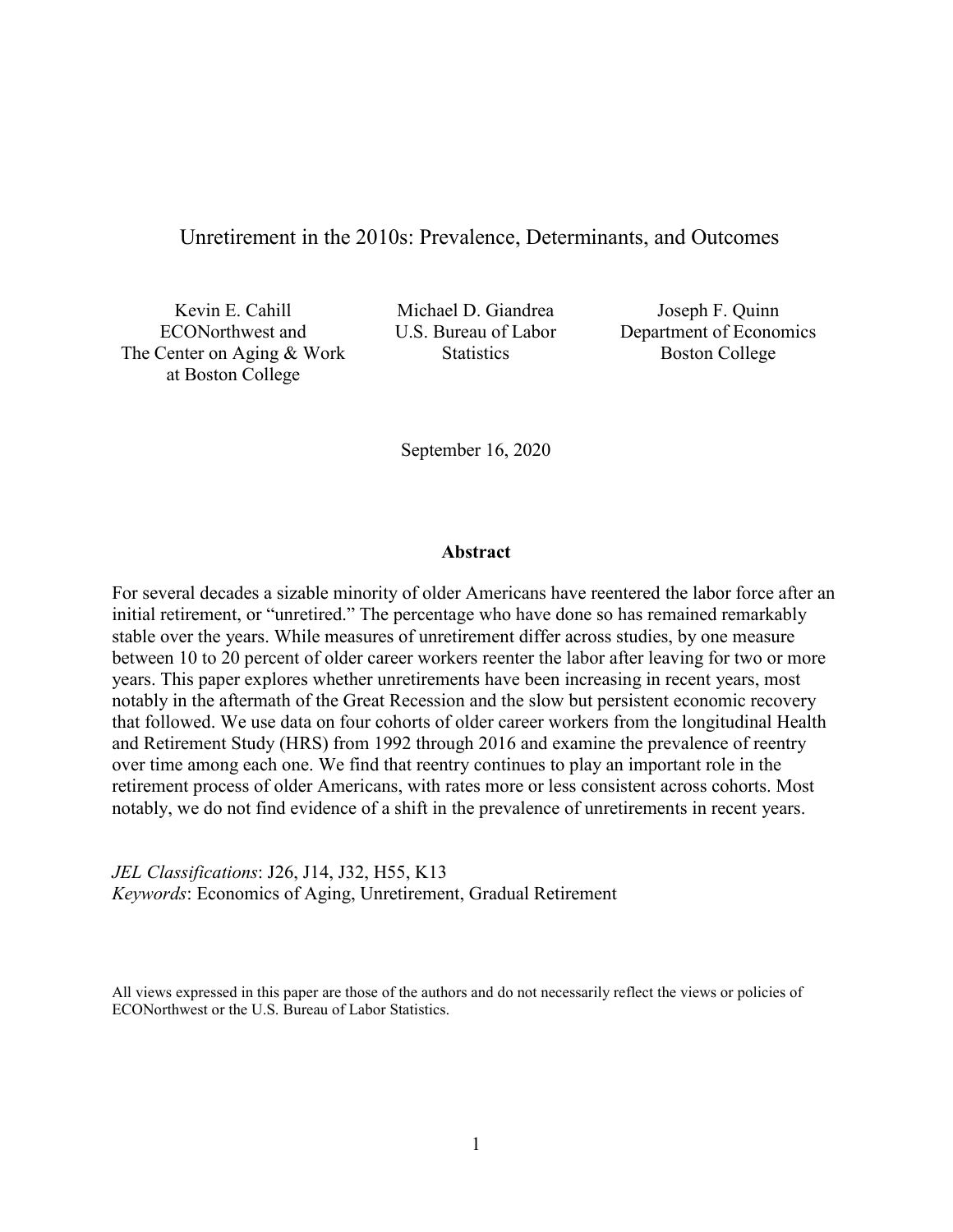# **1 Introduction**

Has the prevalence of unretirement increased since the Great Recession? Unretirement is the process by which an individual exits the labor force later in life ("retires") and later returns to paid work. Studies vary with respect to what distinguishes a job change later in life generally from an unretirement, with the length of time an individual needs to be out of the labor force being a key attribute. Other factors can matter as well, such as the degree to which subjective assessments should be taken into account. Not surprisingly, then, the prevalence of unretirement depends on how unretirement is defined, and might therefore be best described in terms of a range. Under this lens, studies on unretirement have found that a sizable minority of older Americans with career jobs, between 15 and 25 percent, exit the labor force and return to paid work. A question remains as to whether this prevalence has changed since the Great Recession and the sluggish recovery that ensued.

One reason the prevalence of reentry might not have changed is that the retirement income landscape has evolved considerably since the mid-1980s and, while changes have occurred with respect to labor force participation, retirement *patterns* have remained diverse (Alcover, et al., 2014; Cahill, Giandrea, & Quinn, 2015a,b; Quinn, 1999, 2010; Quinn, Burkhauser, & Meyers, 1990; Wang & Shultz, 2010; Wang, Penn, Bertone, & Stefanova, 2014). For example, among older career workers the prevalence of bridge employment has remained between 50 percent and 60 percent since at least the mid-1990s, and even earlier (Quinn, 1999; Ruhm, 1990). The prevalence of phased retirement has persistently been below 10 percent since the mid-1990s as well. Moreover, research on the impacts of macroeconomic changes on retirement patterns finds that the prevalence of bridge and phased retirement changed minimally in the years surrounding the Great Recession (Cahill, Giandrea, & Quinn, 2015a). Reentry is a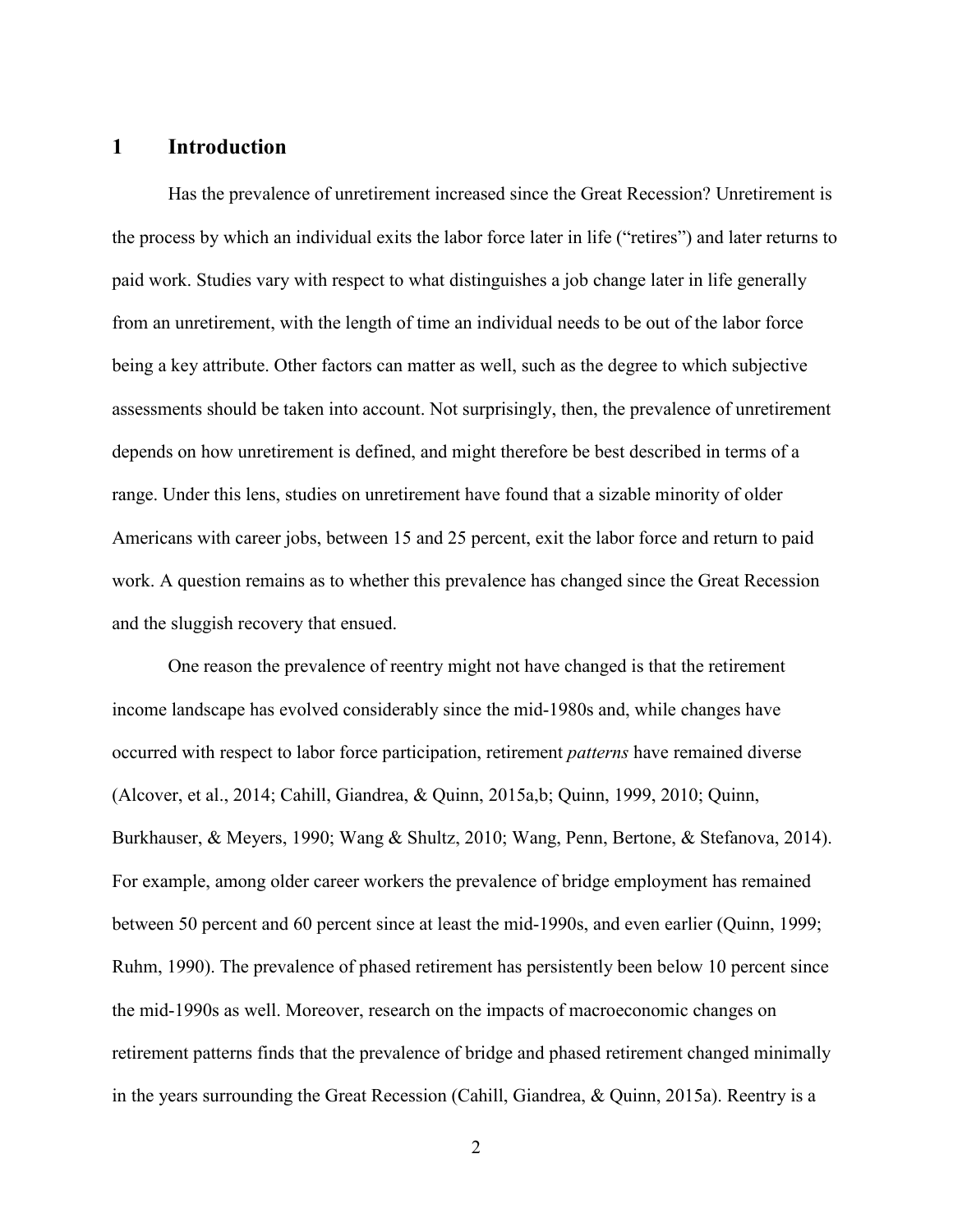form of gradual retirement, so these results might suggest that its prevalence might also not have changed meaningfully despite changes in the retirement income landscape, the macroeconomic environment, or the intersection between the two.

Alternatively, the 18-month recession that occurred from 2007 to 2009 was deep, and the sluggish growth that persisted was unlike any other since World War II. Unemployment reached double digits, Gross Domestic Product (GDP) declined by 2.8 percent in the year 2009, and it took 16 quarters (4 years) for GDP to reach its prerecession level. In the early 1980s it took seven quarters for GDP to "bounce back" and reach its pre-recession high, in the early 1990s it took five quarters, and in the early 2000s it took just one quarter. Further, since the end of the Great Recession GDP growth has hovered around 2 percent annually, with some years experiencing lower growth (1.6% in 2011 and 2016) and other years experiencing higher growth (2.9% in 2015 and 2018), but no year having annual GDP growth exceeding even three percent (Federal Reserve Bank of St. Louis, 2019). All told, the economy experienced the most severe downtown and the slowest recovery in living memory. It is reasonable to think that such a disruption would impact the decision to unretire, by restricting the ability for older Americans to find work, by necessitating a return to paid work because of shortfalls in expected retirement income, or some combination of the two.

Whether unretirements were impacted by the Great Recession is inherently an empirical question, and data from the longitudinal Health and Retirement Study (HRS) can be used to address it. The HRS began in 1992 with a core set of respondents aged 51 to 61, plus their spouses, regardless of age. This "Core" cohort (n=12,652) has been surveyed every two years since 1992 and data are available through 2016. New cohorts of older Americans aged 51 to 56 (notably a different age range than the Core) have been added to the HRS every six years: the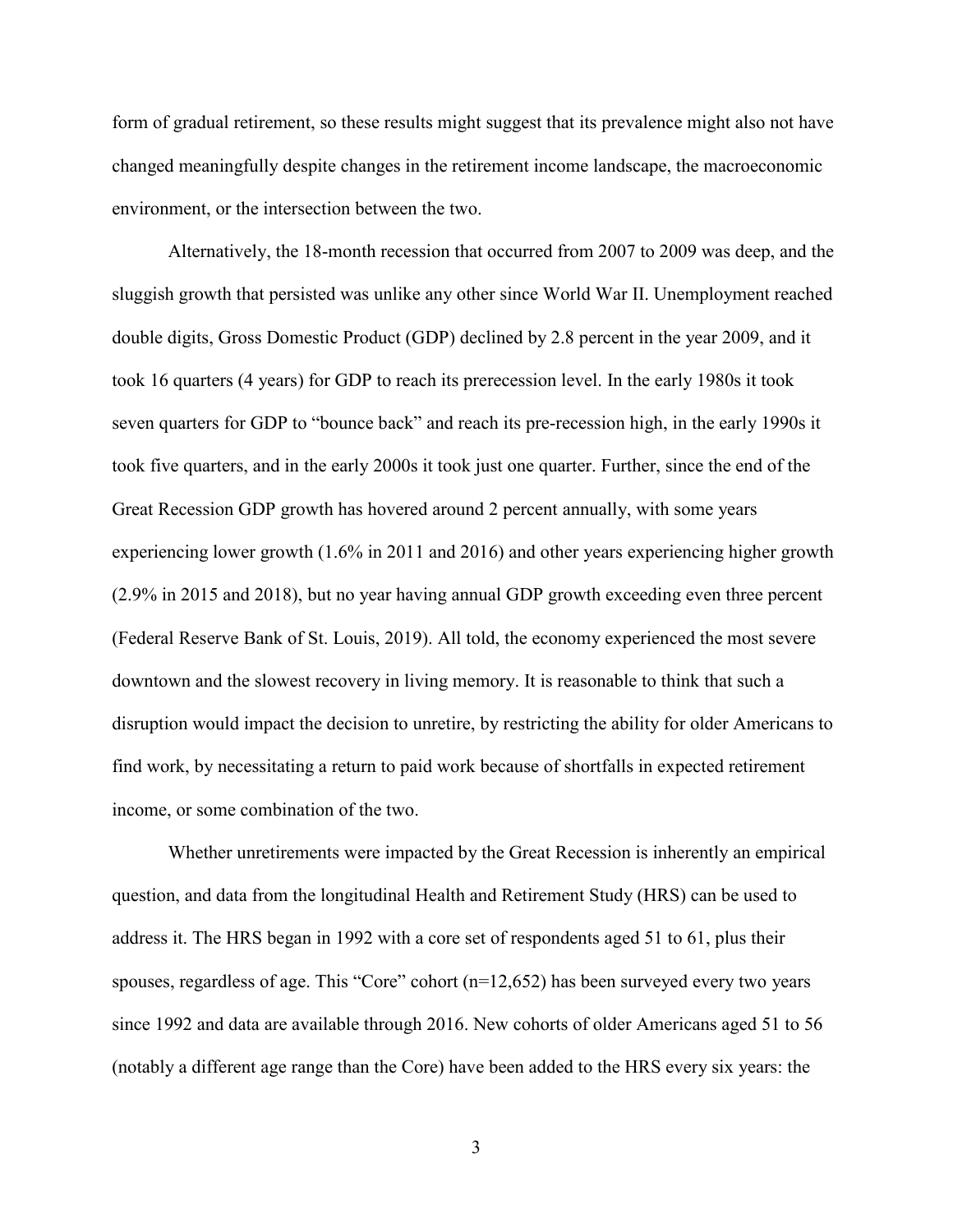War Babies in 1998 (n=2,529), the Early Boomers in 2004 (n=3,330), and the Mid Boomers in 2010 (n=4,991). We examine the prevalence and timing of unretirement among each of these cohorts and then assess the degree to which changes have occurred since the Great Recession. What we find, generally, is that the prevalence of unretirement has persisted in recent years at rates similar to those that existed in the 1990s and 2000s.

The next section of the paper provides some background on the prevalence and key determinants of unretirement. Section 3 describes the HRS and our methodology for examining unretirements. Section 4 presents our findings and Section 5 provides our conclusions and some context for our results.

## **2 Unretirement**

Unretirement is a subset of a much broader literature on gradual retirement that includes, among other topics, bridge employment and phased retirement (Alcover, et al., 2014; Coile, 2015; Giandrea, Cahill, & Quinn, 2009). Much of this literature focuses on transitions from career employment, with a career job defined using objective criteria, subjective assessments, and an objective-subjective blend. One general conclusion is that for most older Americans retirement is a process, with reductions in hours, changes in employers, and returns to the labor force all being common occurrences (Quinn and Cahill, 2016, 2018).

Beehr and Bennett (2015) present various definitions of career employment and bridge employment, as well as retirement, and their "delayed" retirement category would fit into most definitions of unretirement or labor force reentry. Likewise, Sargent, Lee, Martin, and Zikic (2012) describe how older individuals are "reinventing retirement" by reassessing their later-life goals and changing their expectations regarding work and leisure at the ends of their careers. Sargent et al. present two models of retirement: a more traditional one where retirement is an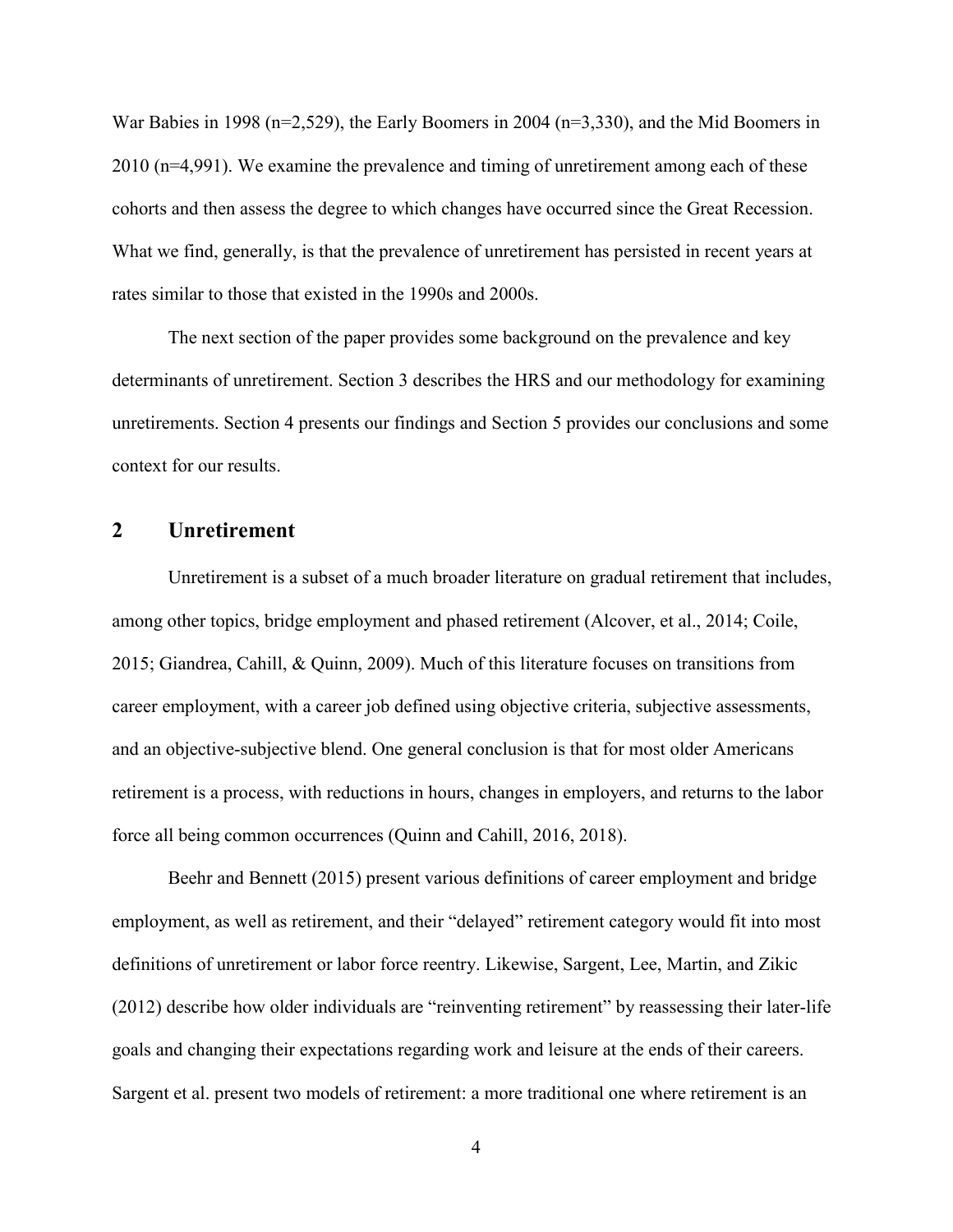accepted and well-defined aspect of life, but where timing and activities pursued may be different than what is historically expected; and another where traditional retirement is not pursued, and instead different workplace and leisure pathways are developed. Both Beehr and Bennett (2015) and Sargent et al. (2012) provide analysis frameworks that can help researchers formulate models of retirement and reentry.

Maestas (2010) analyzed the expectations and prevalence what she termed "unretirement" using the first six waves (1992-2002) of the Health and Retirement Study. Maestas used self-reported information regarding retirement, coupled with information about an individual's labor force activity to classify people as employed, partially retired, or retired. The addition of the subjective "retired" classification allows Maestas to separate simple job churn from an individually meaningful assessment of retirement and a reduction in labor force attachment. In contrast, Cahill, Quinn, and Giandrea rely on a purely objective measure of reentry using data from the Health and Retirement Study that focuses on those who have had a career job—defined as employment for 1,600 or more hours per year for 10 or more years and requires zero hours of paid work in two consecutive surveys. Because the surveys are about two years apart, this criteria means that individuals are out of the labor force for at least two years, and likely longer depending on the timing of initial retirement and subsequent reentry.

To reinforce the importance of the definition of retirement in the literature, consider an example with these two papers. An individual leaves a career job in May, 1996 and is interviewed by the HRS in June, 1996. In this survey she reports that she works zero hours and describes herself as retired. In May of 1998 she takes a new job working part time. In the June, 1998 survey she would report this labor force activity. Cahill, et al. would describe this transition as a switch to a (part-time) bridge job and not reentry. Maestas would report this as unretirement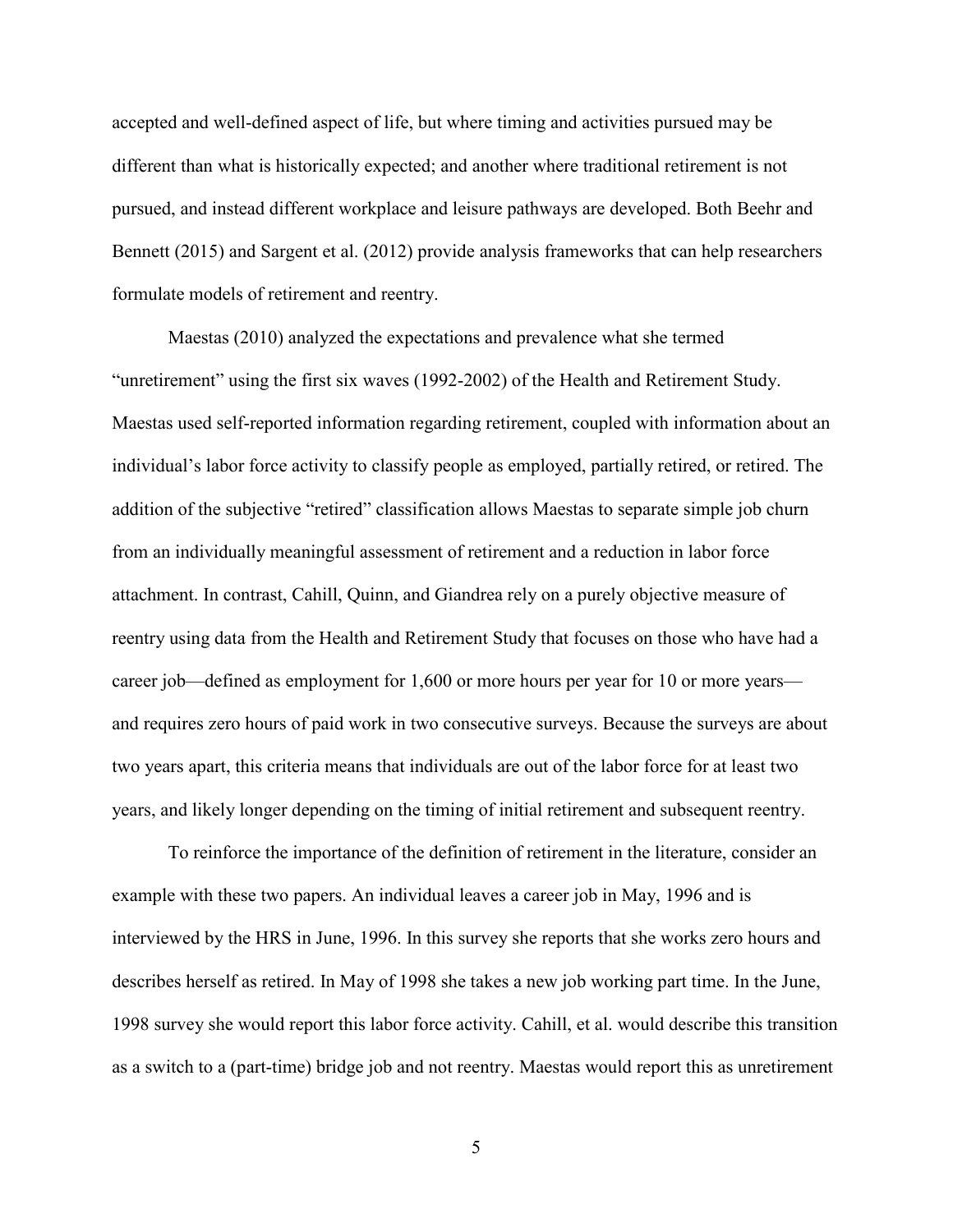to part-time employment (if the respondent reports herself as not retired in the 1998 survey) or to partial retirement (if she still reports herself as retired in the 1998 survey even though she works part-time). The earliest transition of this individual where Cahill et al. would describe this as labor force reentry after retirement would be if she took a job following the 1998 survey, thereby being out of the labor force for at least two years.

Maestas found that about 25 percent of retirees unretired over the time period. Those who initially retired at younger ages, in their early to mid-50s, were more likely to unretire. Using information on retirement expectations among individuals, Maestas also found that over 80 percent of those who worked after retirement expected to do so. Finally, Maestas considers some of the characteristics of the post-retirement jobs. She finds that occupations and industries tend to be similar to pre-retirement work, and that wages and benefits on unretirement and partialretirement jobs are lower than they were pre-retirement. Cahill and his coauthors found that under their relatively strong definitional constraints, approximately 15 percent of retired, careerjob workers reenter the labor force after two or more years of retirement. Further, the vast majority of these reentry transitions were voluntary.

Pleau and Shauman (2012) present a study of unretirement using a sample of individuals 50 and over from the Current Population Survey (CPS) data, spanning 1977 through 2009. The authors linked respondents across adjacent March CPS supplements enabling them to observe individuals twice. Individuals are deemed to be retired if they report not being in the labor force in the first March CPS survey in which they are observed. In the subsequent March CPS survey, respondents may still be retired, or may have reentered the labor force in either part-time (fewer than 35 hours per week) or full-time employment. Their findings are similar to those of Maestas (2010), Cahill et al. (2011), and others where younger retirees are more likely to unretired.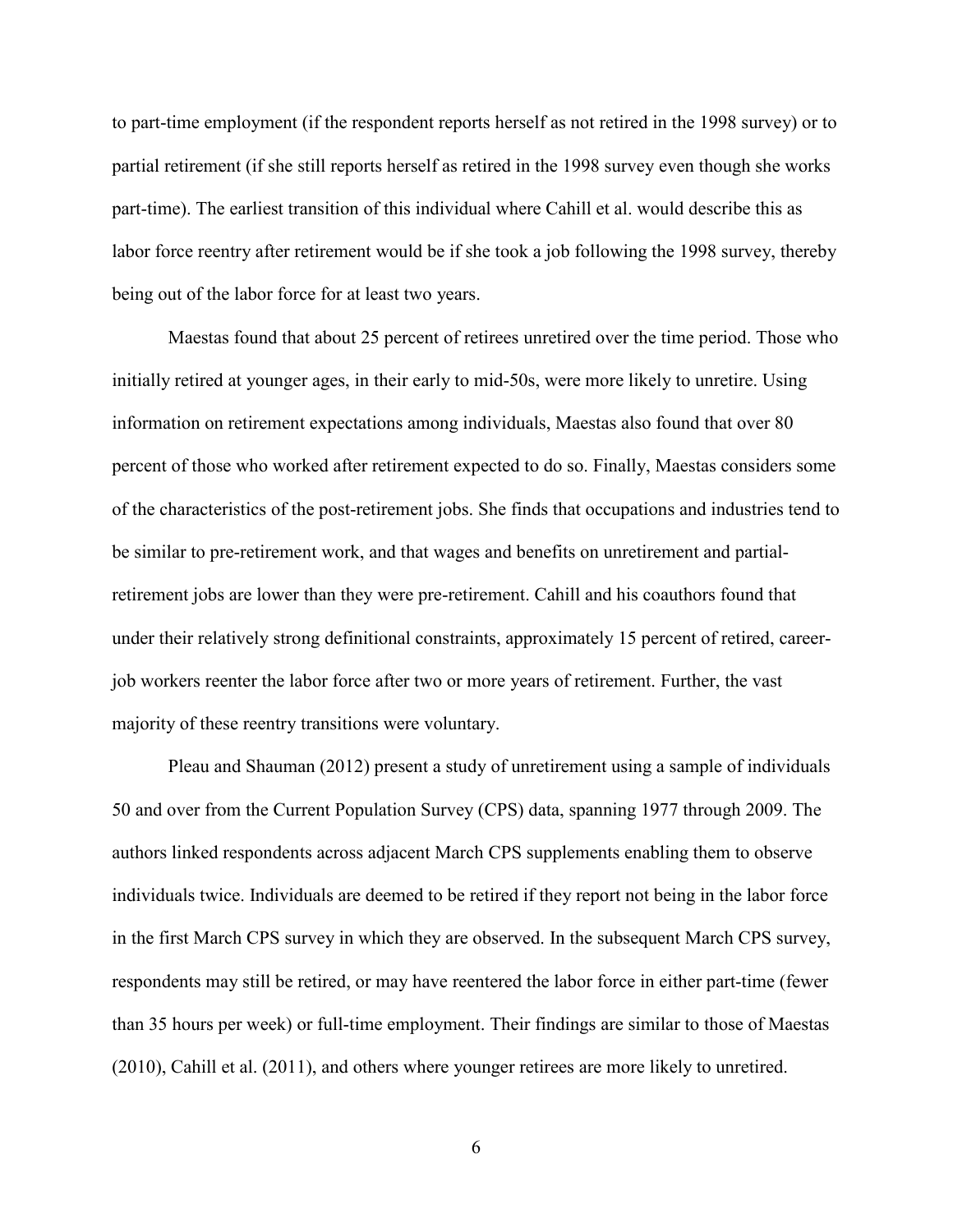Likewise, those with higher education are more likely to unretire, but those with higher retirement income are less likely to unretire. The probability of unretiring did change over time, though. Over the first half of the time period, the reentry rate varied some but was largely flat around three percent. Over the second half of the time period, the likelihood of unretiring increased for both men and women, although the increase was not large.

With the advent of new data sources on older individuals around the world, there has been increased attention on labor force activity and retirement transitions. Platts, Corna, Worts, McDonough, Price, and Glaser (2019) examine the prevalence and determinants of unretirement among older individuals in Britain. Using a pair of unbalanced panel data sets, the British Household Panel Survey and the Understanding Society survey, the authors tracked the labor force transitions of over 2,000 individuals in their 50s and 60s. In their study, individuals are considered retired if they worked after age 40 in at least one of the surveys, and subsequently report they are retired from paid work and declare that they work zero hours in a typical week. Individuals are considered partially retired if they report being retired from paid work, but still report more than zero, but less than 30 hours of paid work in a typical week.

Platts, et al. follow Maestas (2010) by identifying unretirement as a move towards more labor force activity, i.e. moving from fully retired to partial retirement or to full or part-time employment, or additionally, moving from partial retirement to full-time employment (more than 30 hours in a typical week). Platts, et al. also conduct a survival analysis using a Cox modelling procedure and find that men were 26 percent more likely to unretire than women, other things equal. Similar to the findings of Cahill, et al. (2011) and Maestas (2010), those born in the 1950s were 50 percent more likely to be unretired than those born in the 1940s. Finally, those with more education and those in better health were both more likely to unretire.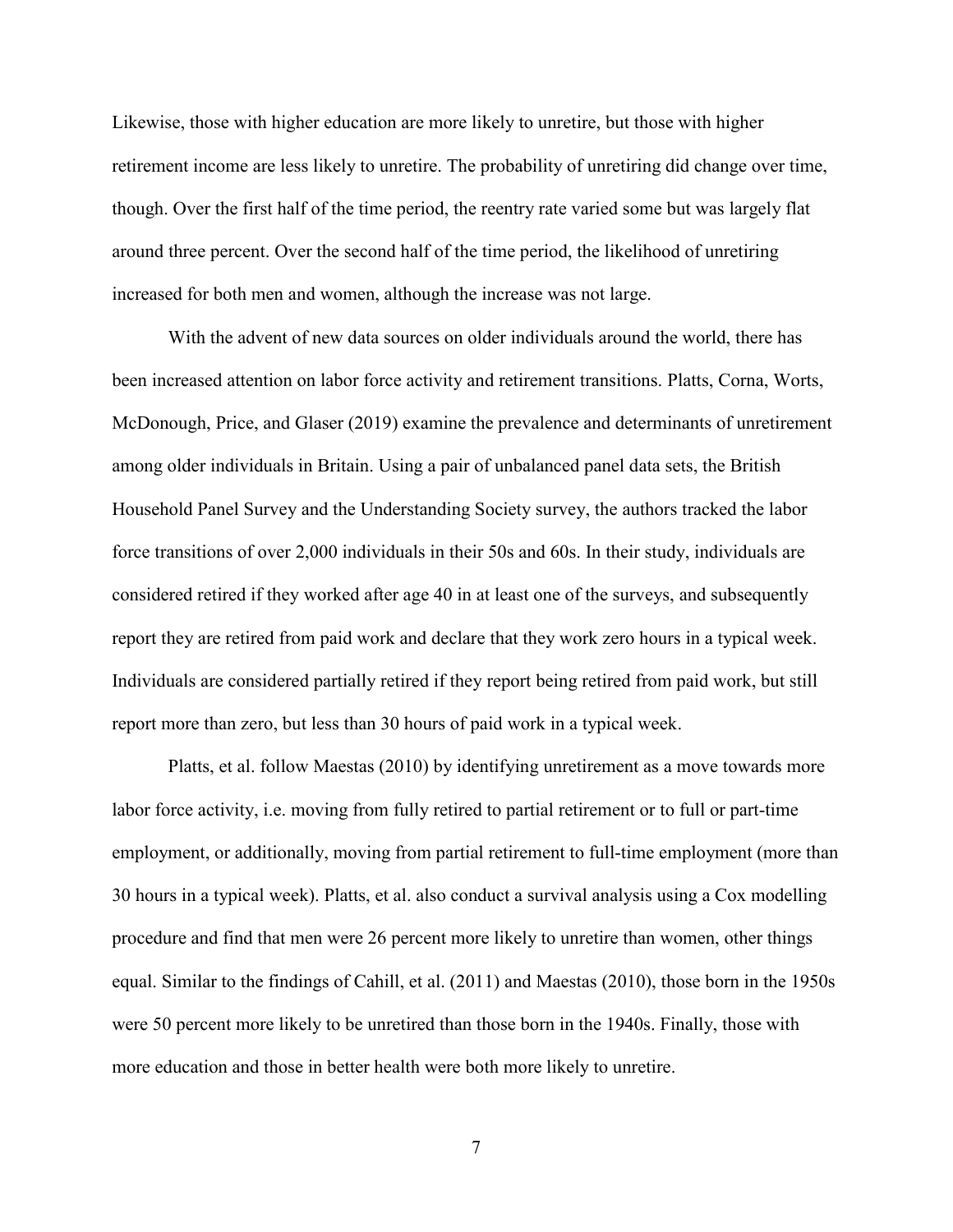In another analysis using international data, Platts and Glaser (*forthcoming*) compare unretirement in the United Kingdom, Russia, and Germany. Using data from the German Socio-Economic Panel Study, the Russian Longitudinal Monitoring Survey, and the British Household Panel Survey and Understanding Society survey, the authors estimated Cox regression models to determine the factors most related to unretirement. Platts and Glaser use Maestas's (2010) definition of retirement and unretirement and find cumulative hazard rates of unretirement of 17 percent among Germans, 26 percent among the British, and 42 percent among Russians. They explain these rates, in part, with a thorough discussion of the differing old-age financial systems across the countries. As other researchers have found, factors that most affect the likelihood of unretiring include being younger when first retiring, being more highly educated, and healthier.

Continued analysis of the rich U.S. data sources has also increased our understanding of labor force behavior in recent years. Jacobs and Piyapromdee (2016), for example, use a model of burnout and recovery among older workers to examine both types of transitions in the United States. They construct a sample of older men from the first ten waves of the Health and Retirement Study (1992-2010). The detailed questions and longitudinal nature of the HRS allows them to focus on the burnout, recovery, and reentry of older men, and seek to explain the causes of partial retirement and unretirement in the sample. Jacobs and Piyapromdee focus on those who report "retirement" and "boredom or burnout"—approximately 50 percent of the sample who stopped work. Burnout is identified by determining the rate of transfer from full-time to part-time work and from work to non-work, by experience and age category. The authors find that the burnout and recovery process is responsible for approximately 40 percent of unretirement and about one-quarter of shifts to part-time employment (a form of partial retirement). Moreover, the data reveal that respondents who reenter the labor force report lower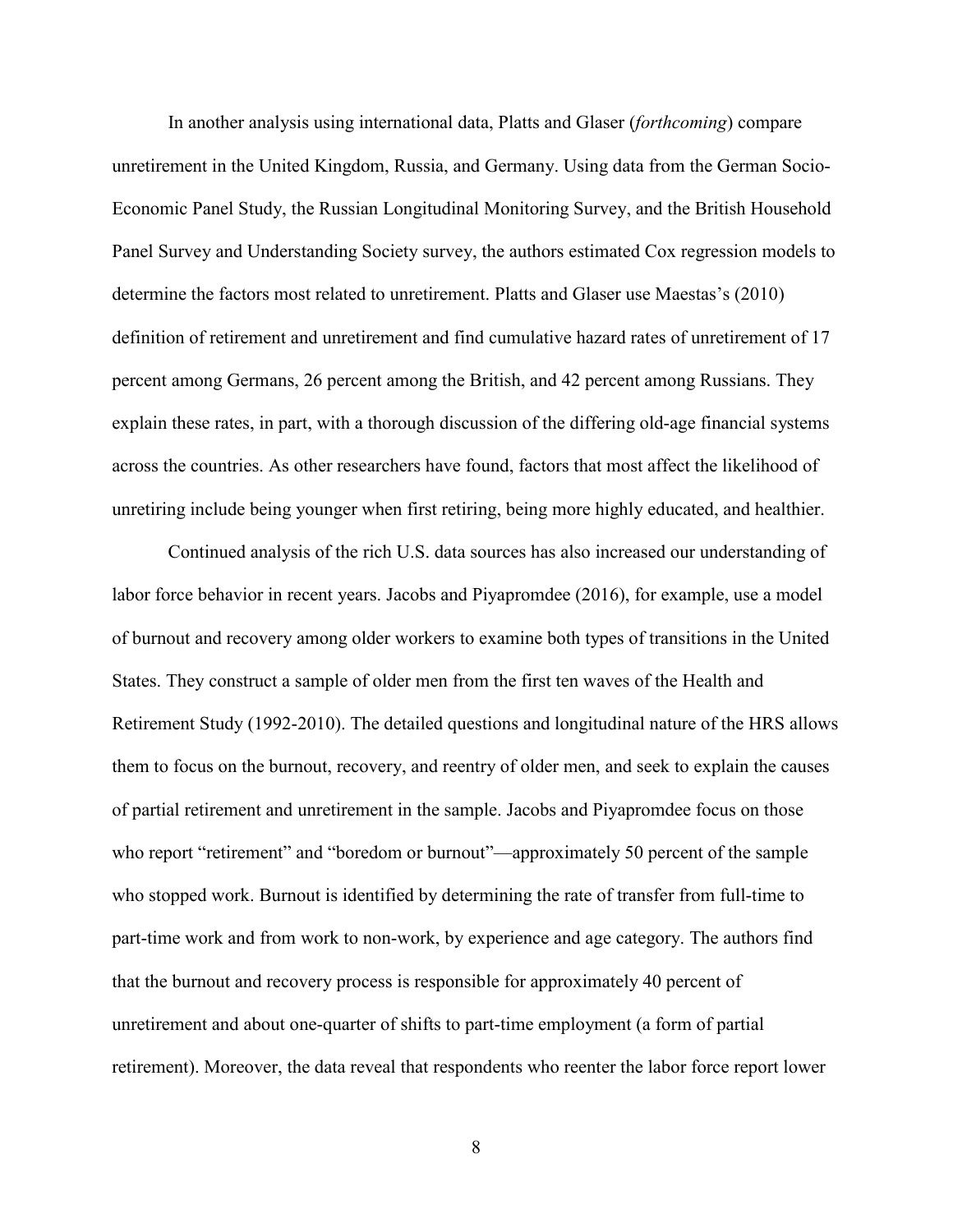levels of job stress than those who had been working and continued work, without a break for an initial retirement.

Kail (2012) focuses on the role of health insurance in the unretirement process of early retirees, before they become Medicare eligible under most circumstances at age 65. Kail (2012) defines an individual as retired if they report themselves as being retired and have zero-hour work week on average. Using this definition Kail finds unretirement rates higher than those in Cahill et al. (2011) and similar to those found by Maestas (2010). Kail also finds that the type of insurance coverage has a substantial effect on unretirement. Having private, non-group health insurance increased the likelihood of returning to both part-time and full-time work, while having publicly provided insurance reduced the likelihood of reentering to part-time employment (and full-time work, although not by a statistically significant amount). Finally, Kail finds that having no health insurance (again, relative to having employer-provided insurance) greatly increases the odds of returning to full-time employment. These results differ from those of Maestas (2010) and Cahill et al. (2011) who did not find statistically significant effects for health insurance coverage. This may be due to the sample of individuals below Medicare eligibility age or to the different health insurance specification.

Kail and Warner (2013) consider the effects of gender and of the industry of preretirement employment, among other factors, on labor force re-entry. They use data from the HRS (1992 to 2008) and limit the sample to men and women aged 51 to 86 years old who were working in their first HRS interview. They further require an individual to be fully retired in at least one survey wave, defined by Kail (2012)—an average of zero hours worked per week and self-identified as retired. Kail and Warner find that, compared to men, women are more likely to remain in retirement than to reenter into full-time employment. On the other hand, the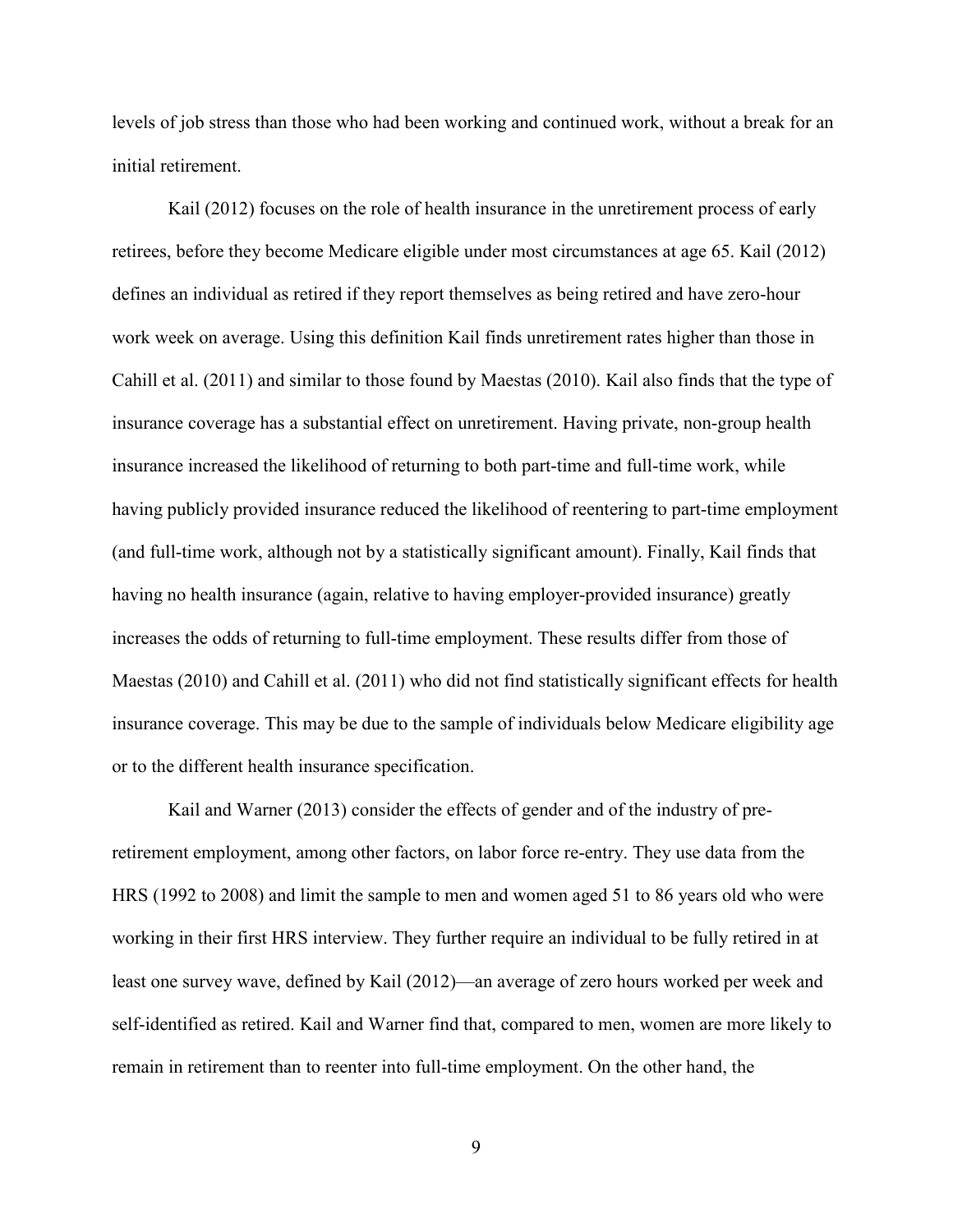cumulative risk of reentry to part-time employment is greater for women than men. The effect of the respondent's career industry is negligible except among the youngest male retirees, where Kail and Warner find that those who retired from goods-producing industries before age 56 are more likely to unretire to full-time employment than those who retired from service-producing industries.

Pleau (2010) also focused on gender differences in post-retirement employment among older Americans. Using the HRS (1992-2006) Pleau estimates a hazard model of unretirement based on respondents who were employed in 1992 and subsequently self-reported being retired, either fully or partially. Notably, because partial retirement is considered part of the retirement state, no period of being completely out of the labor force is required for unretirement to occur. Pleau finds that about 50 percent of men and 43 percent of women unretired. The author also finds that married women have a lower likelihood of unretiring than married men. Wealth also had a negative effect on the likelihood of unretiring for women relative to me, while income had a positive effect. In general, Pleau finds that men and women may approach unretirement differently and different factors may help determine the likelihood of reentry across sexes.

This paper extends the retirement literature by focusing on the prevalence of reentry in the aftermath of the Great Recession.

# **3 Data and Methods**

The Health and Retirement Study (HRS) is an ideal dataset for examining the prevalence of unretirement among older Americans. The HRS is both longitudinal and nationally representative and now spans nearly a quarter century (Karp, 2007; Survey Research Center, 2017). This paper focuses on the original "Core" sample that was interviewed in 1992 (n=12,652), and that has been followed with biennial surveys since that time, through 2016. We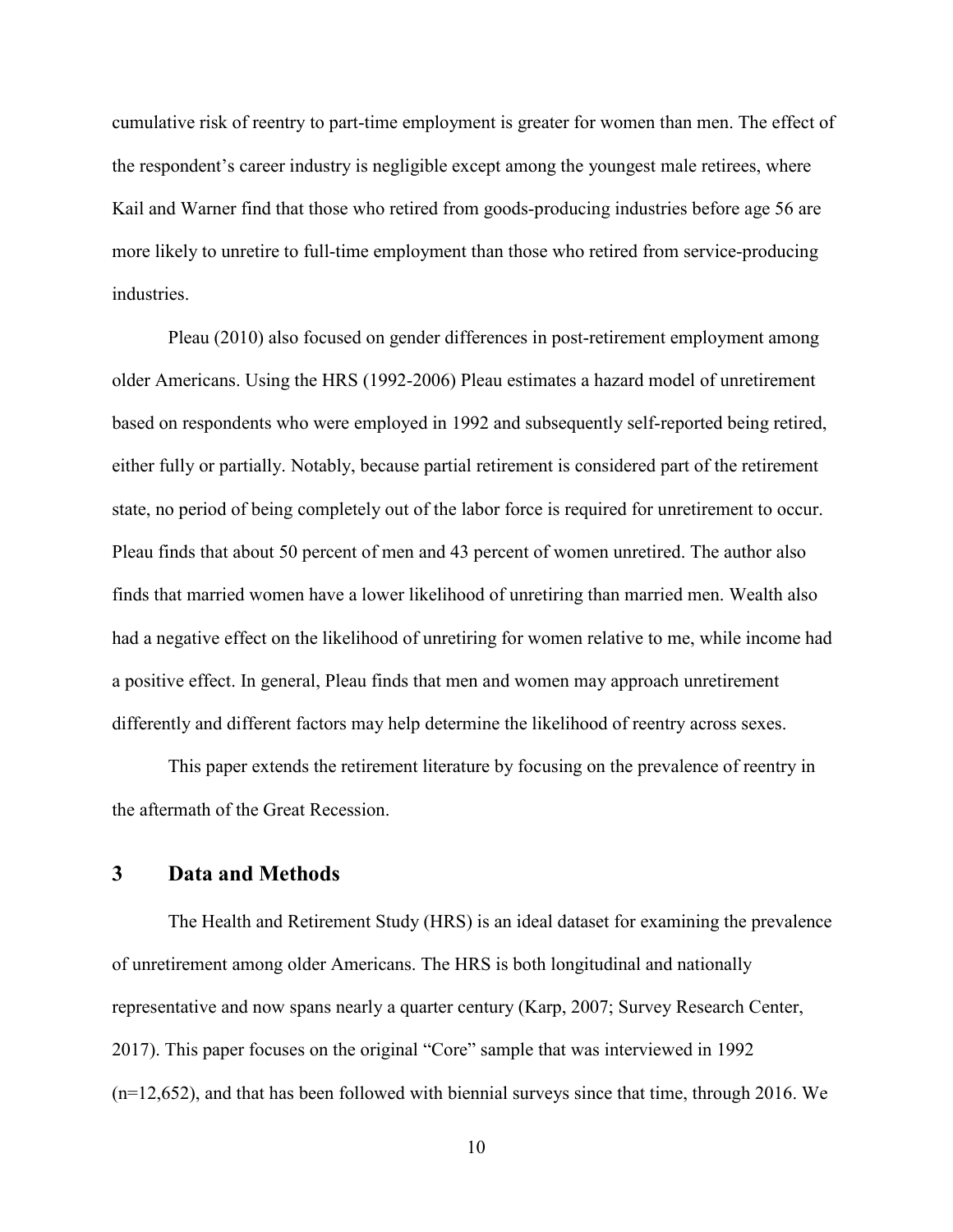also use data for the War Babies, first interviewed in 1998 (n=2,529), the Early Boomers, first interviewed in 2004 (n=3,330), and the Mid Boomers, first interviewed in 2010 (n=4,991). The Late Boomers, introduced in 2016, are not used in this analysis because their transitions from career employment have yet to take place.

All four of the HRS cohorts were interviewed biennially since their first interview and, with the exception of the Core set of respondents who were aged 51 to 61 at the time of the first survey, were aged 51 to 56 at the time of their first interview. The biennial surveys, which contain detailed information about work status both at the time of the survey and the time between surveys, can be used to construct individual work histories for each respondent. The questions in the HRS survey also provide detailed information on retirement determinants, such as health status, pension status, and occupation, as well as demographic, economic, and financial characteristics of both the respondents and their spouses.

Our analysis of unretirement focuses on individuals who had a career job, in order to avoid mischaracterizing as unretired individuals who have had intermittent work histories, and perhaps a lifetime of labor force entries and exists. A full-time career job (FTC) is defined as one that consists of 1,600 or more hours per year (full time) with 10 or more years of tenure (career). An unretirement is a gradual retirement path in which an individual who has had a career job since age 49 returns to paid work after having left the labor force for at least two years. The individual's initial retirement (i.e., when the individual first left the labor force for at least two years) could have taken place immediately following career employment or could have taken place after a period of bridge employment, with the period of bridge employment taking place within two years of career employment. In prior research we have explored different definitions of career employment, bridge employment, and unretirement, and have found the overall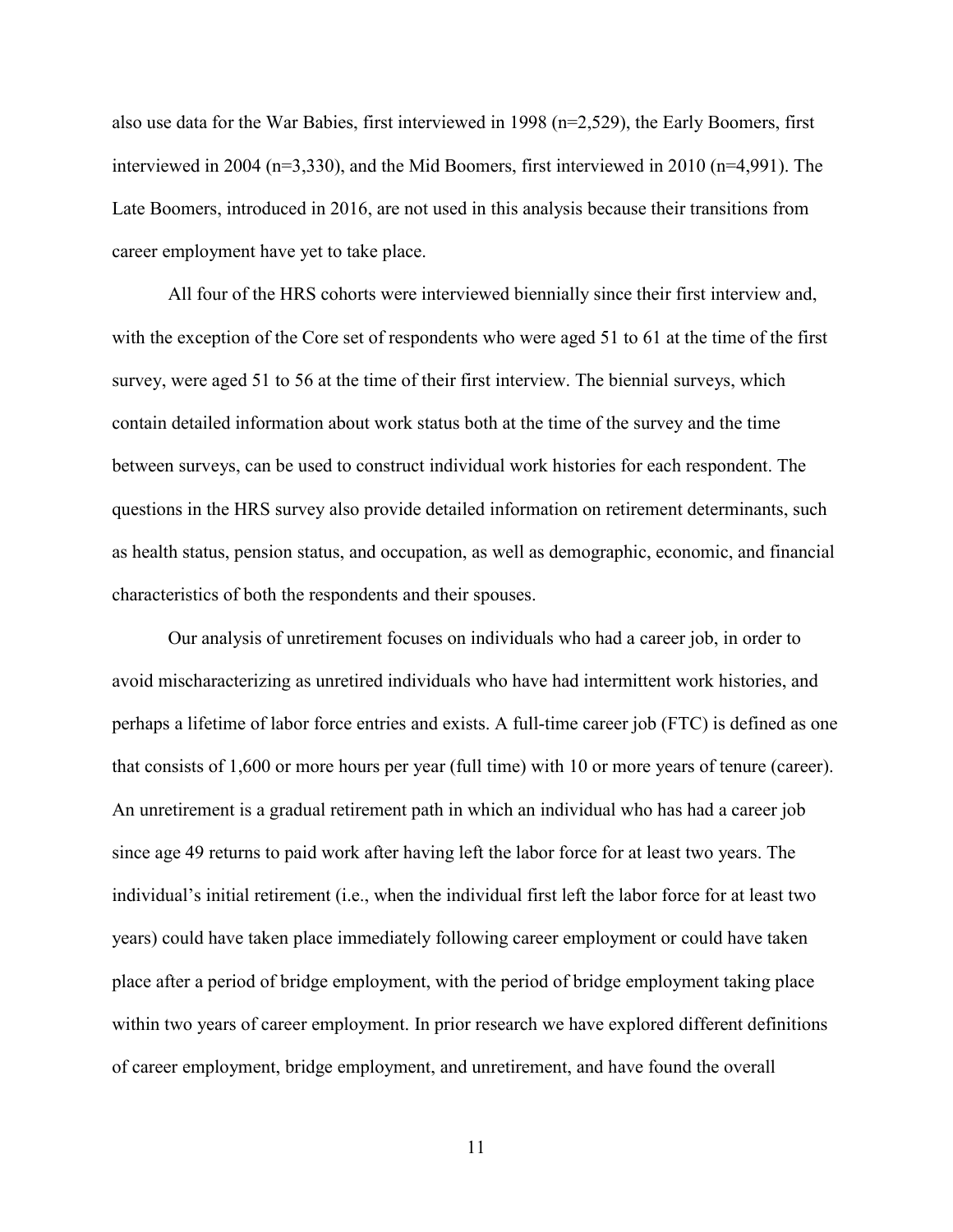conclusions regarding gradual retirement to be similar qualitatively, albeit with different quantitative outcomes.

We begin our analysis with respondents who were working on a FTC job at the time of their first interview. We then use the longitudinal data to construct work histories for each cohort through the most recent survey. Information is available in the HRS on jobs prior to the first interview, but this information is collected retrospectively, which could raise concerns about recall bias. Further, the information about each past job is less detailed than the information collected in each wave about the individual's current job. We decide not to use information prior to the first interview as a result.

We examine the determinants of unretirement in addition to its prevalence. Our analysis of determinants begins with a series of bivariate comparisons that focuses on those demographic and economic characteristics that have been identified in the literature as being related to retirement. Time-varying variables, such as health, are measured as of the survey prior to the individual's reentry for those who unretire and in the wave prior to leaving career employment for those who do not. We estimate logistic regression models for men and women separately with the dependent variable equal to one if an individual reenters and zero otherwise. For cohort differences, we estimate separate models by cohort and we estimate a combined model with dichotomous indicators for each cohort, with the Core as the reference group.

## **4 Results**

More than 8 out of 10 of the HRS men  $(86\% = 9,312 / 10,871)$  had work experience since age 49 and more than half were on a FTC job at the time of their first interview (Table 1). Among women, more than 7 out of 10 (72% =  $9,065 / 12,631$ ) had work experience since age 49 and more than one third were on a FTC job at the time of their first interview. Cross-cohort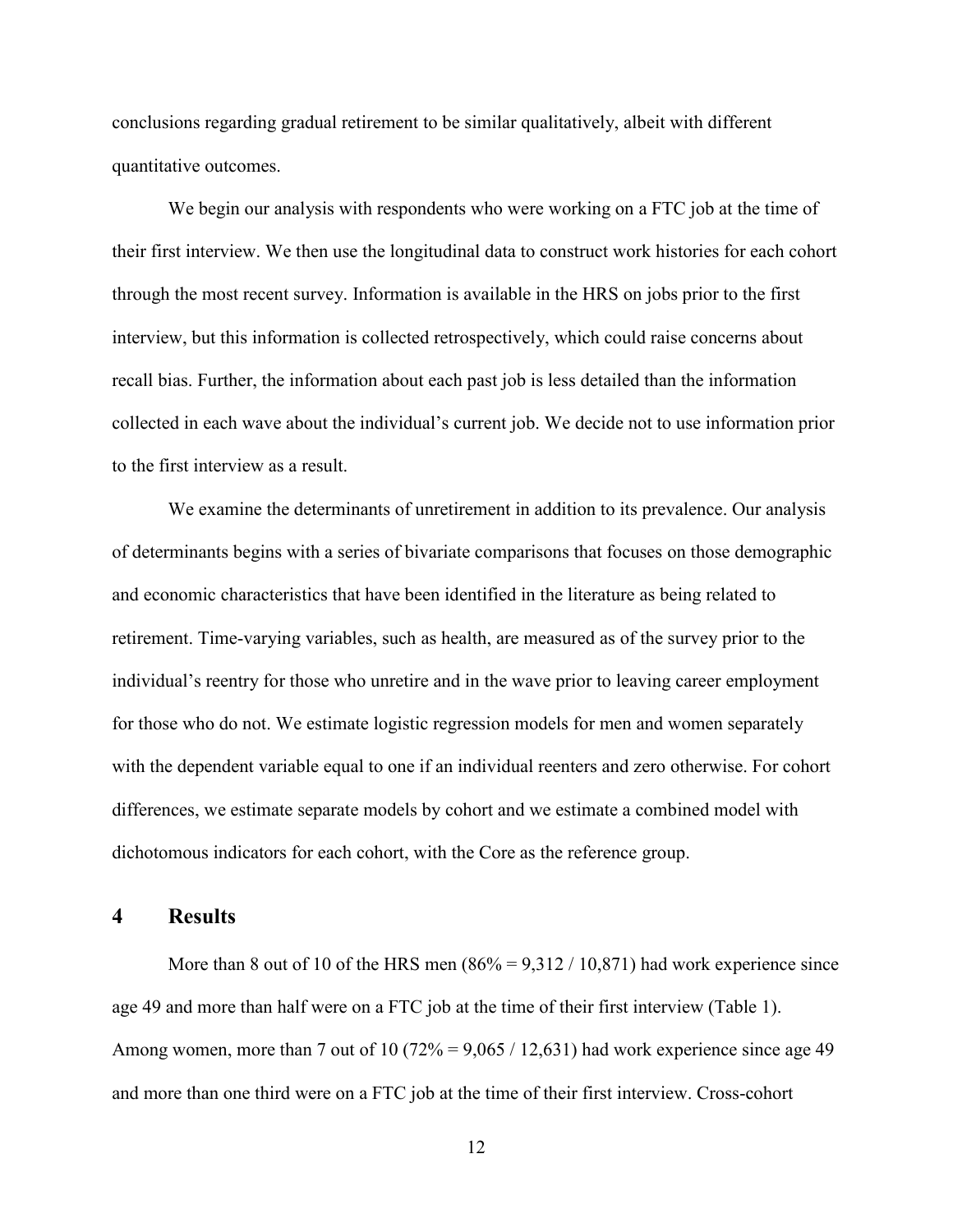differences with respect to the prevalence of FTC employment at the time of the first interview were more pronounced among the men than the women. The prevalence of FTC employment as of the first survey ranged from 52 percent (Mid Boomers) to 68 percent (War Babies) among the men and from 38 percent (HRS Core) to 40 percent (War Babies) among the women.

When respondents are restricted to just those who are age-eligible—between the ages of 51 and 61 for the HRS Core and ages 51 to 56 for the War Babies, Early Boomers, and Mid Boomers—the prevalence of FTC employment remained similar across cohorts (44% to 60% among the men; 26% to 34% among the women). Notably, with this age range restriction, the prevalence of FTC employment as of the first wave declined more so among the HRS Core women than among the other cohorts of women (12 percentage points among the HRS Core and between 4 to 9 percentage points for the other cohorts).

Career self-employment was about twice as common among men than women at the time of the first survey. Approximately one in five men and one in ten women were self-employed on their career job, with prevalence somewhat lower among the younger cohorts. This finding is consistent with prior research on self-employment transitions at older ages.

We examine the prevalence of reentry across the cohorts, stratified by gender and sector (i.e., wage-and-salary and self-employment), using different follow-up periods. The different follow-up periods allow us to assess whether differences in prevalence are due to the length of the follow-up period (longer time period to observe reentries) or to true differences in the prevalence of reentry within a set number of years following the first interview. The first set of analyses includes all available data through 2016, which yields a follow-up period that ranges from 24 years among the HRS Core (1992 to 2016) to just 6 years among the Mid Boomers (2010 to 2016).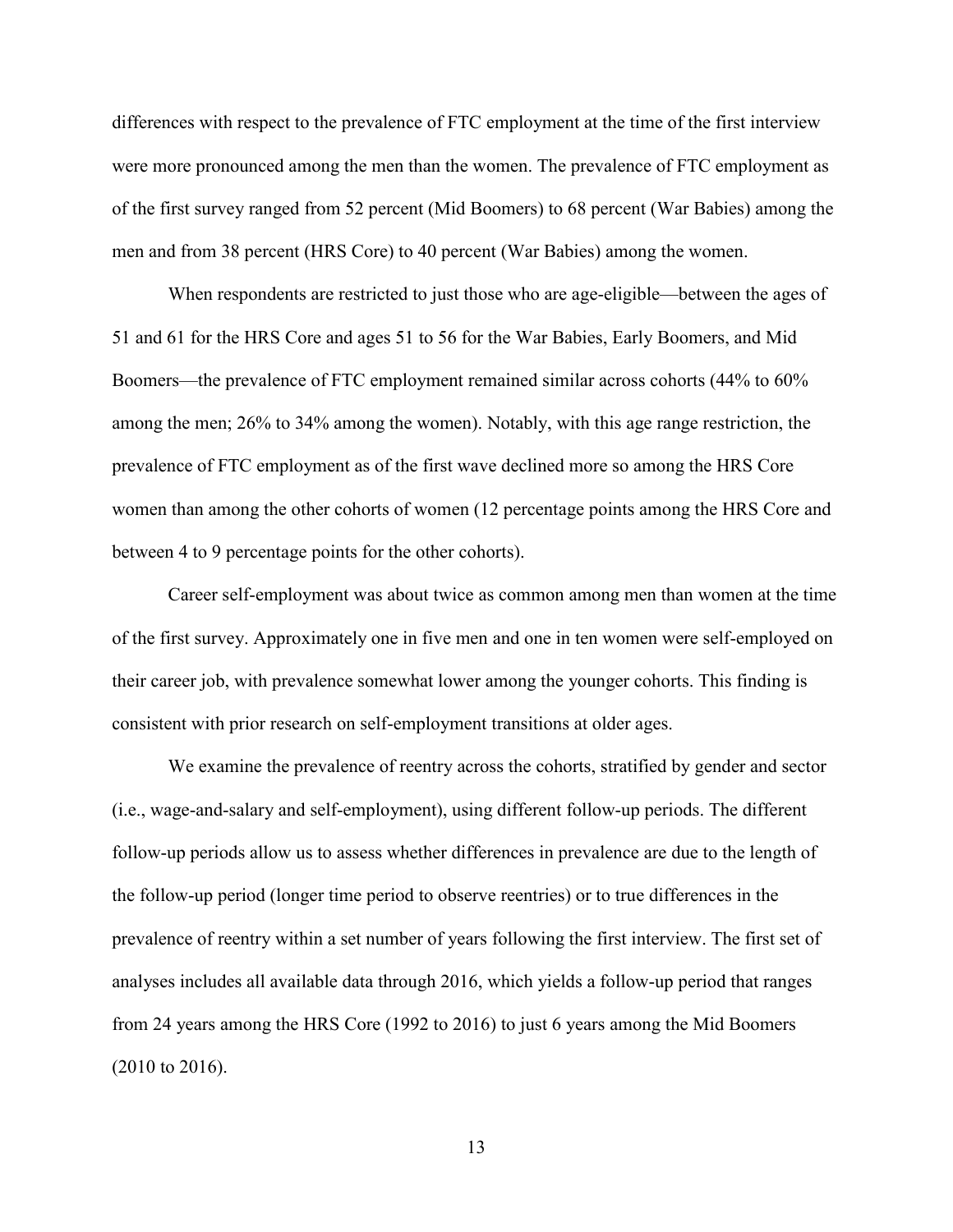Using all available data 16 percent of the Core wage-and-salary men and 15 percent of the Core wage-and-salary women reentered the labor force after being out for at least two years (Table 2). Among the wage-and-salary War Babies, these percentages were 13 percent and 16 percent, respectively—that is, more or less similar to that among the Core respondents. In contrast, just 8 percent of the Early Boomer men and 9 percent of the Early Boomer women had reentered by 2016. The large majority of the reentry jobs—roughly between two thirds and three quarters—were part time.

The second set of analyses use a 12-year follow-up period (7 survey waves; the initial survey plus 6 additional ones) for the HRS Core, War Babies, and Early Boomers. With the follow-up period held constant, reentry rates for the wage-and-salary HRS Core respondents were identical to those for the wage-and-salary Early Boomers—eight percent among the men and nine percent among the women. Reentry rates were slightly higher (two to three percentage points) among the wage-and-salary War Baby respondents. The prevalence of part-time reentry jobs was also lower (56% to 67%) when the follow-up period was restricted to 12 years, with slightly higher percentages among the War Babies compared with the other cohorts.

The relatively small sample sizes among the self-employed respondents limit the extent to which reentry rates can be compared across cohorts, but using data through 2016 suggests that rates are slightly higher among the self-employed respondents compared with the wage-andsalary ones. Further, in contrast to the wage-and-salary men, when the follow-up period is restricted to 12 years, reentry rates among the self-employed men increased across cohorts, from 10 percent among the HRS Core to 15 percent among the Early Boomers. At this time, it is not possible to discern if this pattern is meaningful because the sample sizes among the self-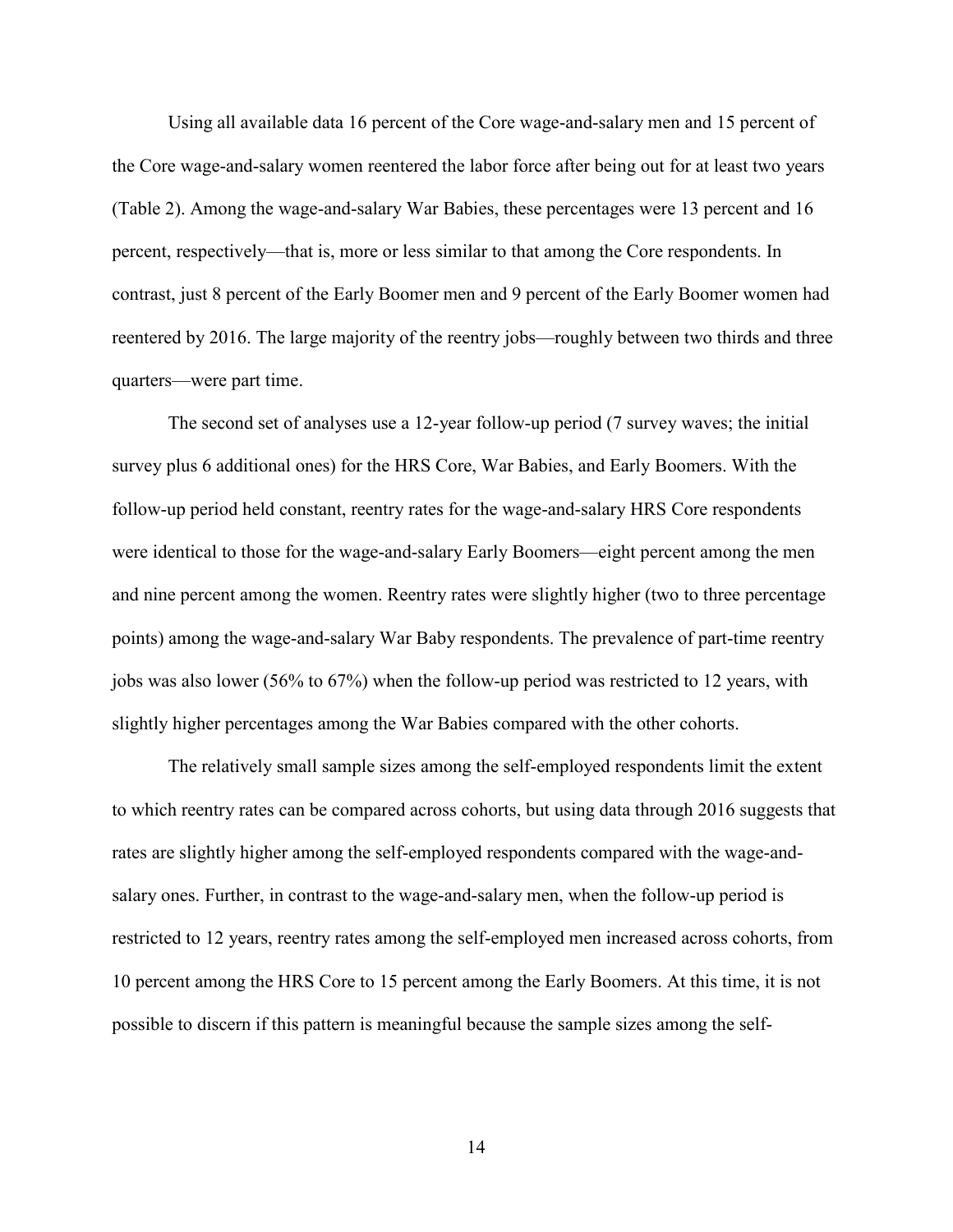employed group are small. The addition of the 2018 HRS data could help determine if these patterns are meaningful.

A bivariate analysis of reentry rates by cohort reveals several notable patterns. The patterns are most pronounced among the HRS Core and the War Babies, as might be expected because the follow-up period is longer among these groups than it is for the Early Boomers and the Mid Boomers. First, among both men and women, reentry rates declined with age. Individuals who left their career jobs prior to age 55 were much more likely to reenter later in life than were individuals who left their career job after age 65 (Table 3). Reentry rates were also higher among those who were in excellent or very good health when they left career employment relative to those who were in poor health. Both results are intuitive.

Interestingly, reentry occurs across educational attainment categories with, for example, wage-and-salary men with less than a high school education having reentry rates similar to those with a college degree (15% and 17%, respectively). Reentry rates by educational attainment were also comparable among the women, albeit with a lower reentry prevalence among wage-andsalary women with a high school degree only (11%). Reentry rates were higher among respondents who had a working spouse compared with those who did not and, among the War Babies and the Early Boomers, reentry rates were somewhat higher among those with dependent children compared to those without them. Rates of reentry did not differ meaningfully by ethnicity or marital status.

A bivariate analysis of reentry rates by economic and job characteristics provides some additional insights about reentry rates (Table 4). First, with the exception of the wage-and-salary men, reentry rates for the HRS Core and the War Babies were highest among those with no health insurance (21% to 33%) compared with those who had "portable" health insurance (i.e.,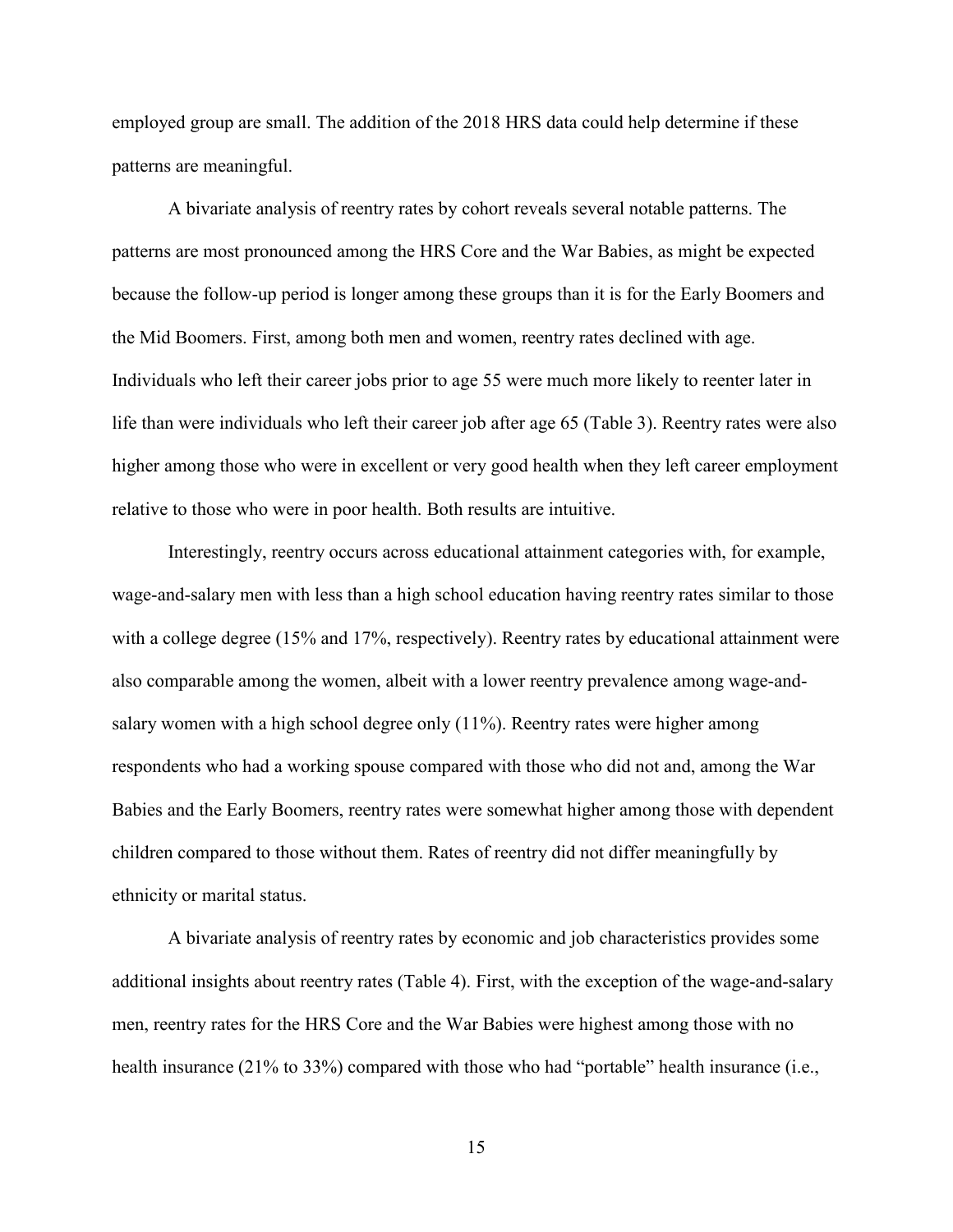health insurance is not lost when one leaves their career job (e.g., health insurance is provided through a spouse's employer)) and with those who did not have portable health insurance (9% to 17%). One explanation for this finding is that at least a portion of individuals who are returning to paid work are in a financially precarious situation. Reentry percentages varied by other job and economic characteristics but clear patterns are not apparent.

More generally, the analysis in Table 4 shows that the prevalence of defined-benefit (DB) pension plans declines between the HRS Core and the Mid Boomer cohorts and the prevalence of defined-contribution (DC) plans increases. This finding is consistent with a well-documented shift from DB to DC retirement plans that took place in the 1980s, 1990s, and early 2000s (Butrica, et al., 2009; Copeland, 2009). The availability of employer-provided retiree health insurance also declines across cohorts, as does the availability of health insurance from a source other than the respondent's employer (e.g., spouse's employer). A decline in the availability of retiree health insurance over the past several decades has also been well documented in the retirement literature (Shoven and Slavov, 2014). These changes to the retirement landscape have important implications for retirement income security later in life, and it is notable that reentry rates thus far do not seem to vary across these categories. It will be interesting to see if this result holds among the younger cohorts in future years.

Another general takeaway from the results in both Tables 3 and 4 is that reentry is not restricted to those who are financially vulnerable. Returns to work following an initial retirement are clearly not driven by financial necessity alone. More specific to this paper's objective, an overall conclusion from the demographic and economic subgroup analyses is that the prevalence of reentry is by and large similar across cohorts. The findings from the multivariate analyses confirm these univariate and bivariate results.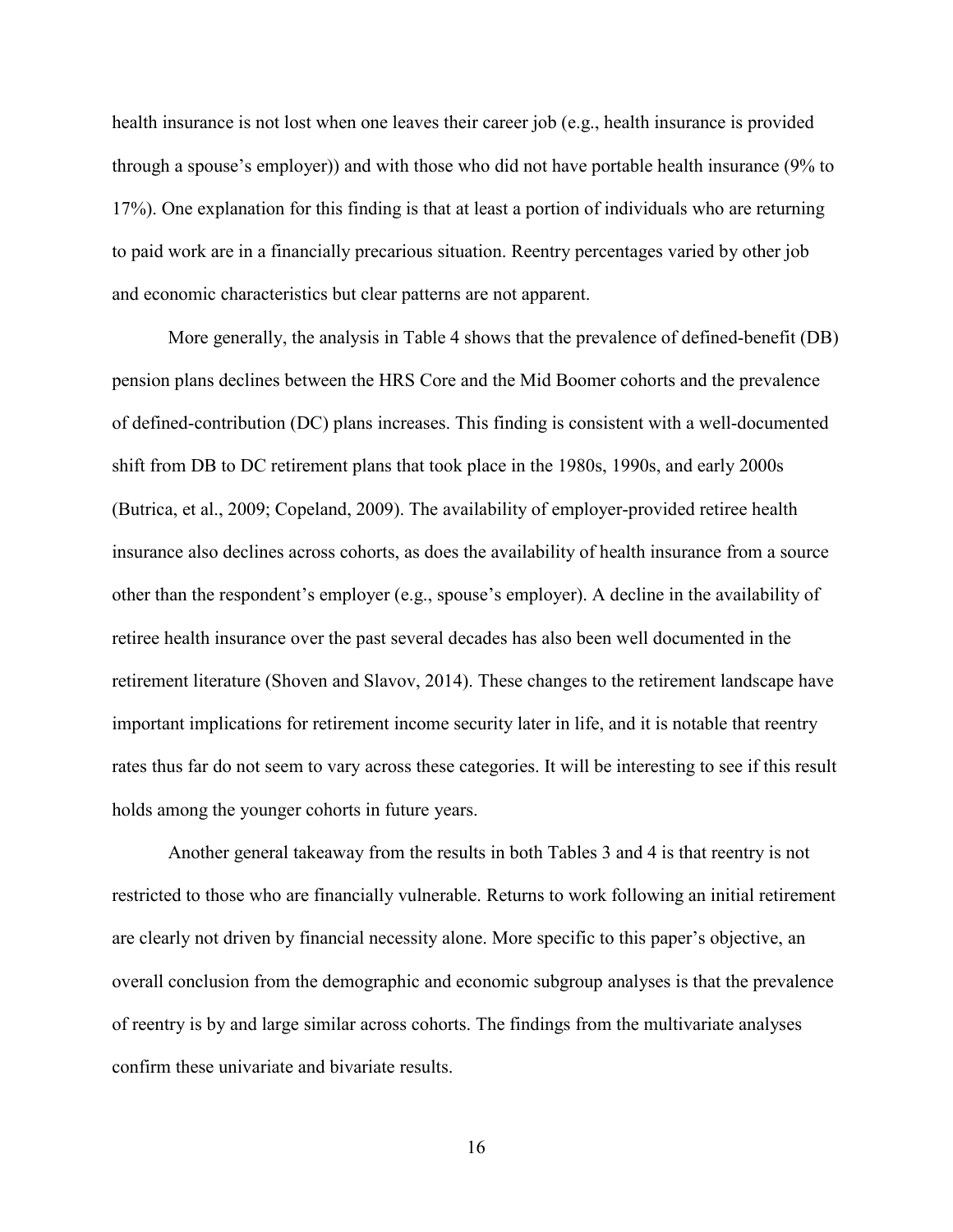We examine the status of transitions as of the seventh wave (12 years for each cohort) in order to control for the different follow-up periods across the cohorts. As such, for the purposes of the multivariate analysis, we include respondents from the HRS Core, War Babies, and Early Boomer cohorts only. The set of determinants includes the demographic and economic characteristics from the descriptive analysis plus controls for region (Northeast, Midwest, South, West) and year. Finally, we estimate separate models for men and women to account for potential differences by gender.

Compared with the wage-and-salary Core respondents, reentry rates were marginally significantly lower among the male Early Boomers (OR=.648, p=0.045) and marginally significantly higher among the female War Babies ( $OR=1.425$ ,  $p=0.089$ ). These results are consistent with the reentry percentages reported in Table 2 (Column 6). One possible explanation for the lower reentry rates among Early Boomer men is that those who left the labor force could not find work, which would be consistent with the fact that long-term unemployment among older workers spiked after the Great Recession, and persisted for years (Rix, 2013). This observation might also apply to the wage-and-salary women, as reentry rates among the Early Boomers were lower than those among the War Babies. Importantly, though, these observed differences are marginally significant and caution should be taken when interpreting them. As more HRS waves become available an investigation into the impacts of the Great Recession on the retirement patterns of the Early Boomers would be valuable.

## **5 Conclusion**

The impact of societal aging can be mitigated through continued work later in life, as the old-age dependency ratio—the ratio of retirees to workers—depends not just on demographic factors but behavioral ones as well. The rapid pace of societal aging that we are facing today is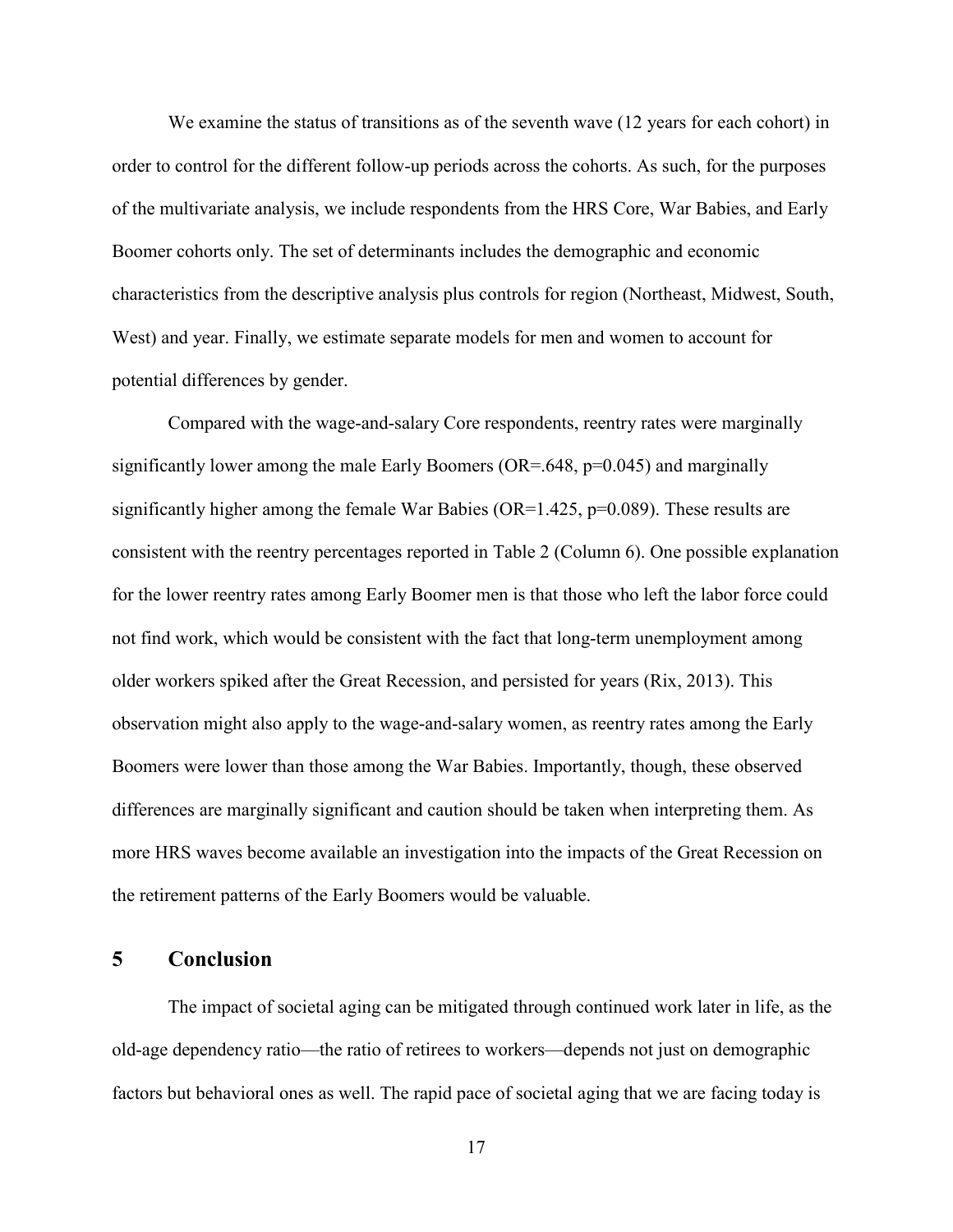the result of decisions made decades ago, in particular, the period of low fertility during the Great Depression of the 1930s and the post-war Baby Boom that followed. The behavioral side of the old-age dependency ratio, in contrast, is not predetermined, as each older American who stays in the labor force lowers the numerator and increases the denominator. The decision to continue working later or life depends on a multitude of factors that influence the relative attractiveness of work and leisure. Further, an important part of this work-leisure decision is the *way* older Americans work, with respect to labor force intensity (hours worked), the types of jobs taken, the pathway from career employment to complete labor force withdrawal, and, as examined in this paper, the decision to unretire.

What we find is this study is that unretirements are and have been an important part of the retirement process for several decades, but that the prevalence of reentry has more or less remained unchanged, even during the Great Recession and its aftermath.

Importantly, reentry is just one of three parts of the gradual retirement process. Gradual retirement also includes phased retirement (a reduction in career job hours later in life) and bridge employment (a job with a new employer following career employment). Bridge employment is the most common form of gradual retirement, with a approximately one half of older career workers taking on a bridge job. Phased retirement is the least common, with a prevalence rate of approximately 10 percent. Collectively, though, the majority of older Americans retire gradually in some form, through bridge employment, phased retirement, or reentry, or some combination of the three (Cahill, Giandrea, & Quinn, 2006, 2013, 2015a,b, 2017, 2018).

This study, along with others that focus on bridge employment and phased retirement, reveal that these diverse pathways have persisted for decades and, interestingly, have remained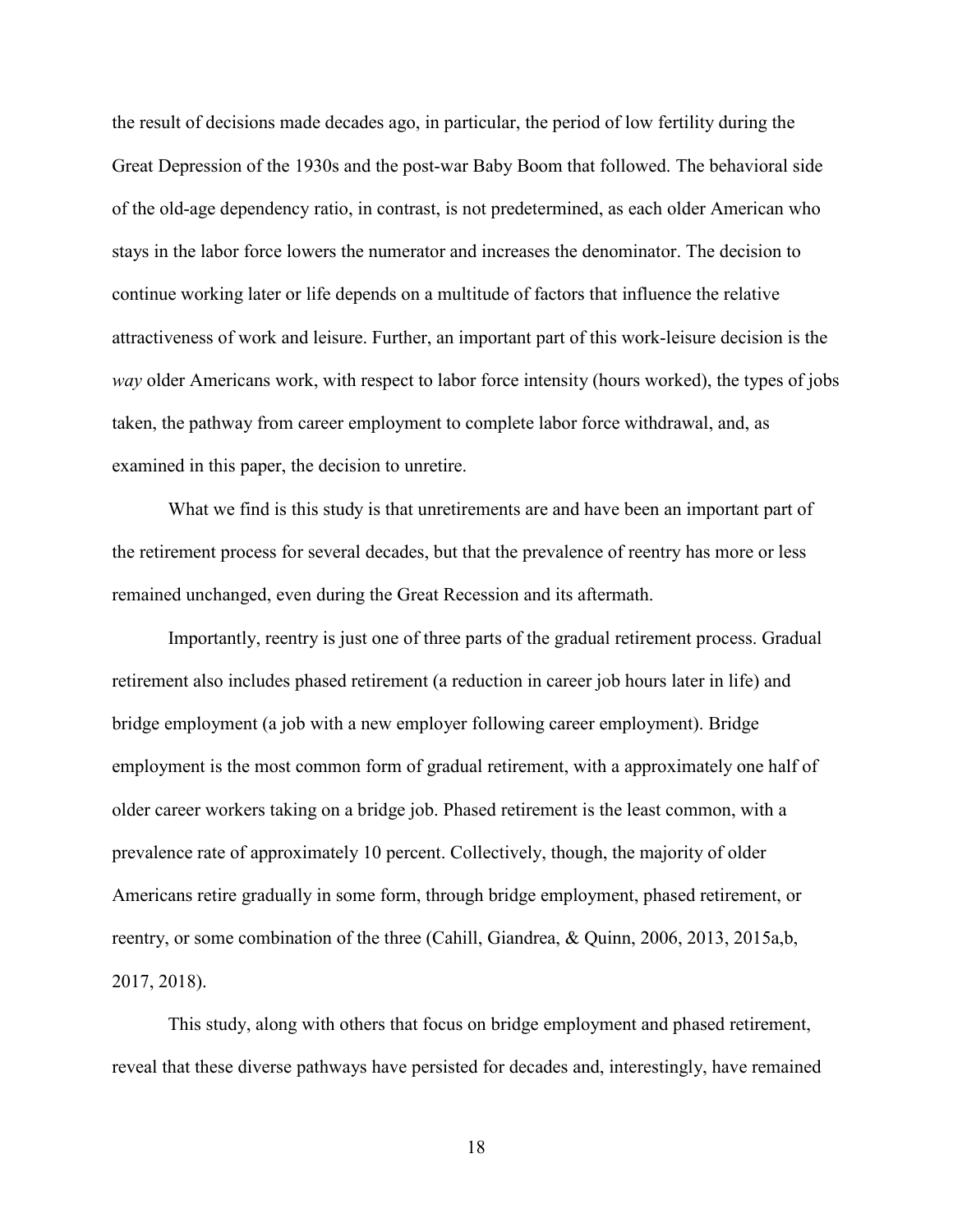more or less stable throughout the recent economic turmoil of the Great Recession and its aftermath. On the one hand, this finding is positive as it shows remarkable flexibility in the work decisions of older Americans regardless of the broader economic conditions. On the other hand, the stability of gradual retirement prevalence rates suggests that, overall, older Americans are not responsive to fairly dramatic changes in the economic environment. This finding might call into question the extent to which continued work later in life can serve as a buffer to improve older Americans' financial outlook in the face of future economic disruptions.

.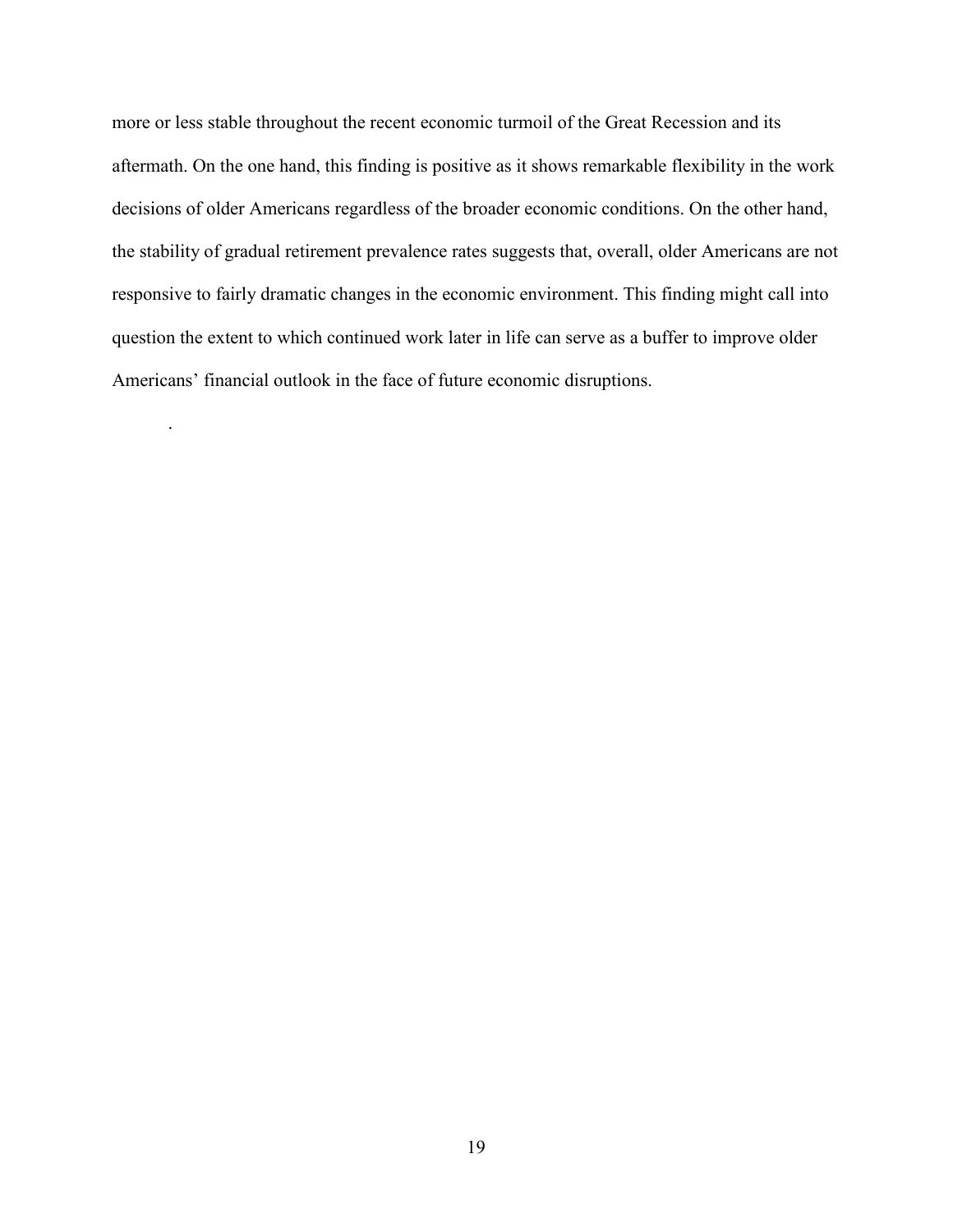# **References**

- Alcover, C., Topa, G., Parry, E., Fraccaroli, F., & Depolo, M. (Eds.). (2014). *Bridge employment: A research handbook*. New York, NY: Routlege.
- Beehr, T. A. & Bennett, M. M. (2015). Working after retirement: Features of Bridge Employment and Research Directions. *Work, Aging, and Retirement*. 1(1), pp. 112-128.
- Butrica, B. A., Iams, H. M., Smith, K. E., & Toder, E. J. (2009). The disappearing definedbenefit pension and its potential impact on the retirement incomes of baby boomers. *Social Security Bulletin*, 69(3), pp. 1–27.
- Cahill, K. E., Giandrea, M. D., & Quinn, J. F. (2006). Retirement patterns from career employment, *The Gerontologist,* 46(4), pp. 514–523.
- Cahill, K. E., Giandrea, M. D., & Quinn, J. F. (2011). Reentering the labor force after retirement. *Monthly Labor Review*, 134(6), 34–42 (June).
- Cahill, K. E., Giandrea, M. D., & Quinn, J. F. (2013). Bridge Employment. In M. Wang (Ed.), *The Oxford Handbook of Retirement*. New York, NY: Oxford University Press.
- Cahill, K. E., Giandrea, M. D., & Quinn, J. F. (2015a). Retirement patterns and the macroeconomy, 1992 – 2010: The prevalence and determinants of bridge jobs, phased retirement, and re-entry among three recent cohorts of older Americans. *The Gerontologist*, 55(3), pp. 384–403; doi: 10.1093/geront/gnt146.
- Cahill, K. E., Giandrea, M. D., & Quinn, J. F. (2015b). Evolving patterns of work and retirement. In L. George & K. Ferraro (Eds.), *The Handbook of Aging and the Social Sciences (8th Edition)*. New York, NY: Elsevier.
- Cahill, K. E., Giandrea, M. D., & Quinn, J. F. (2017). To what extent is gradual retirement a product of financial necessity? *Work, Aging, and Retirement*. 3(1), pp. 25-54.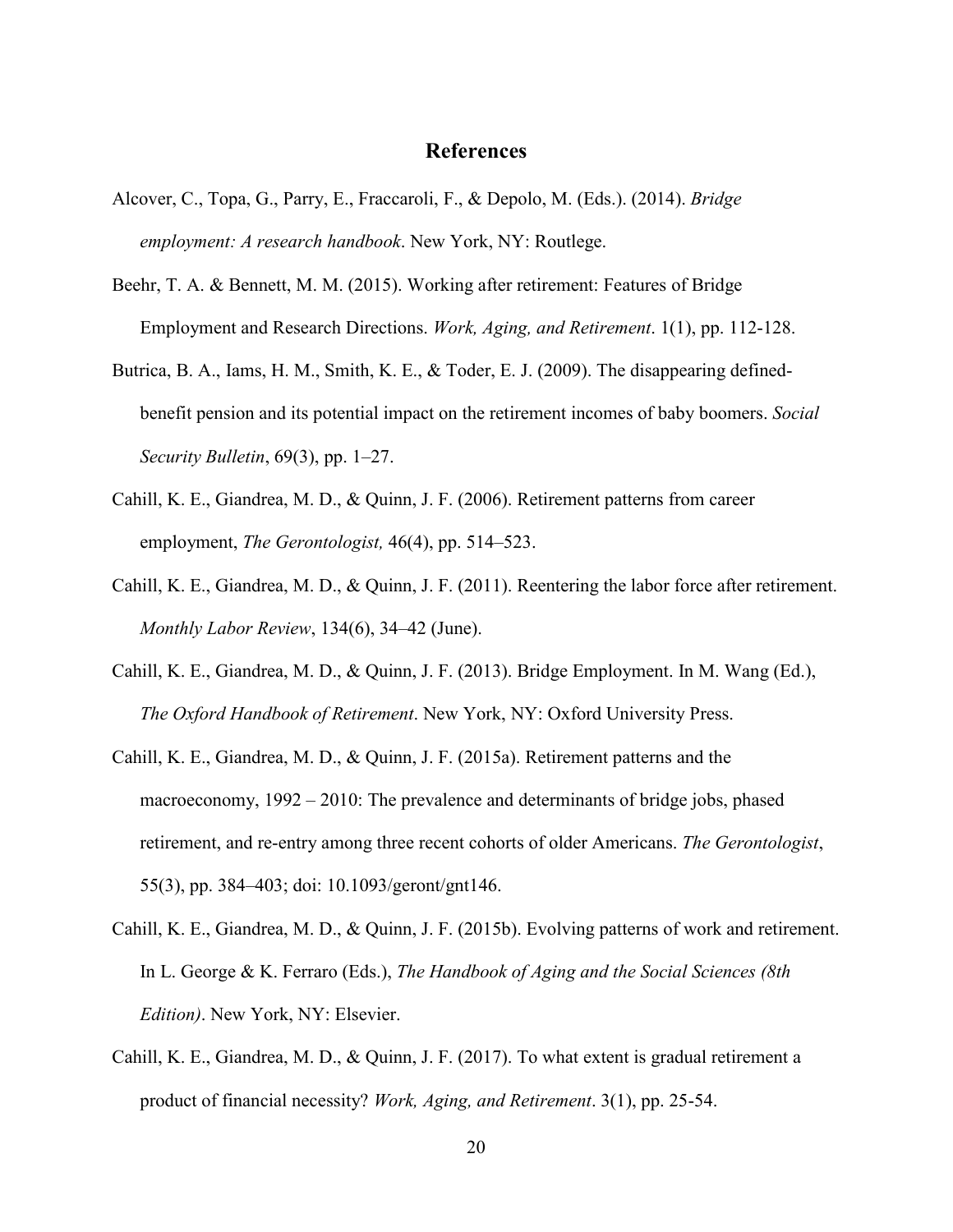- Cahill, K. E., Giandrea, M. D., & Quinn, J. F. (2018). Is bridge job activity overstated? *Work, Aging and Retirement*, doi.org/10.1093/workar/way006.
- Coile, C. C. (2015). Economic determinants of workers' retirement decisions. *Journal of Economic Surveys*, 29, pp. 830–853. doi:10.1111/joes.12115.
- Copeland, C. (2009). Retirement plan participation and asset allocation, 2007. *EBRI Notes No. 30* (pp. 13–23). Washington, DC: Employee Benefit Research Institute.

Federal Reserve Bank of St. Louis. (2019). *FRED Economic Data*. [https://fred.stlouisfed.org/.](https://fred.stlouisfed.org/)

- Giandrea, M. D., Cahill, K. E., & Quinn, J. F. (2009). Bridge jobs: A comparison across cohorts, *Research on Aging*, 31(5), pp. 549–576.
- Jacobs, L. & Piyapromdee, S. (2016). Labor force transitions at older ages: Burnout, recovery, and reverse retirement. *Finance and Economics Discussion Series 2016-053*. Washington, DC: Board of Governors of the Federal Reserve System.
- Kail, B. L. (2012). Coverage or costs: The role of health insurance in labor market reentry among early retirees. *The Journals of Gerontology, Series B: Psychological Sciences and Social Sciences*, 67(1) 113-120.
- Kail, B. L. & Warner, D. F. (2013). Leaving retirement: Age-graded relative risks of transitioning back to work or dying. *Population Research and Policy Review*, 32, 159-182.
- Karp, F. (ed.) (2007). Growing older in America: The Health and Retirement Study, U.S. Department of Health and Human Services, Washington, D.C.: U.S. Government Printing Office.
- Maestas, N. (2010). Back to work: Expectations and realizations of work after retirement. *Journal of Human Resources*, 45(3), pp. 719–748.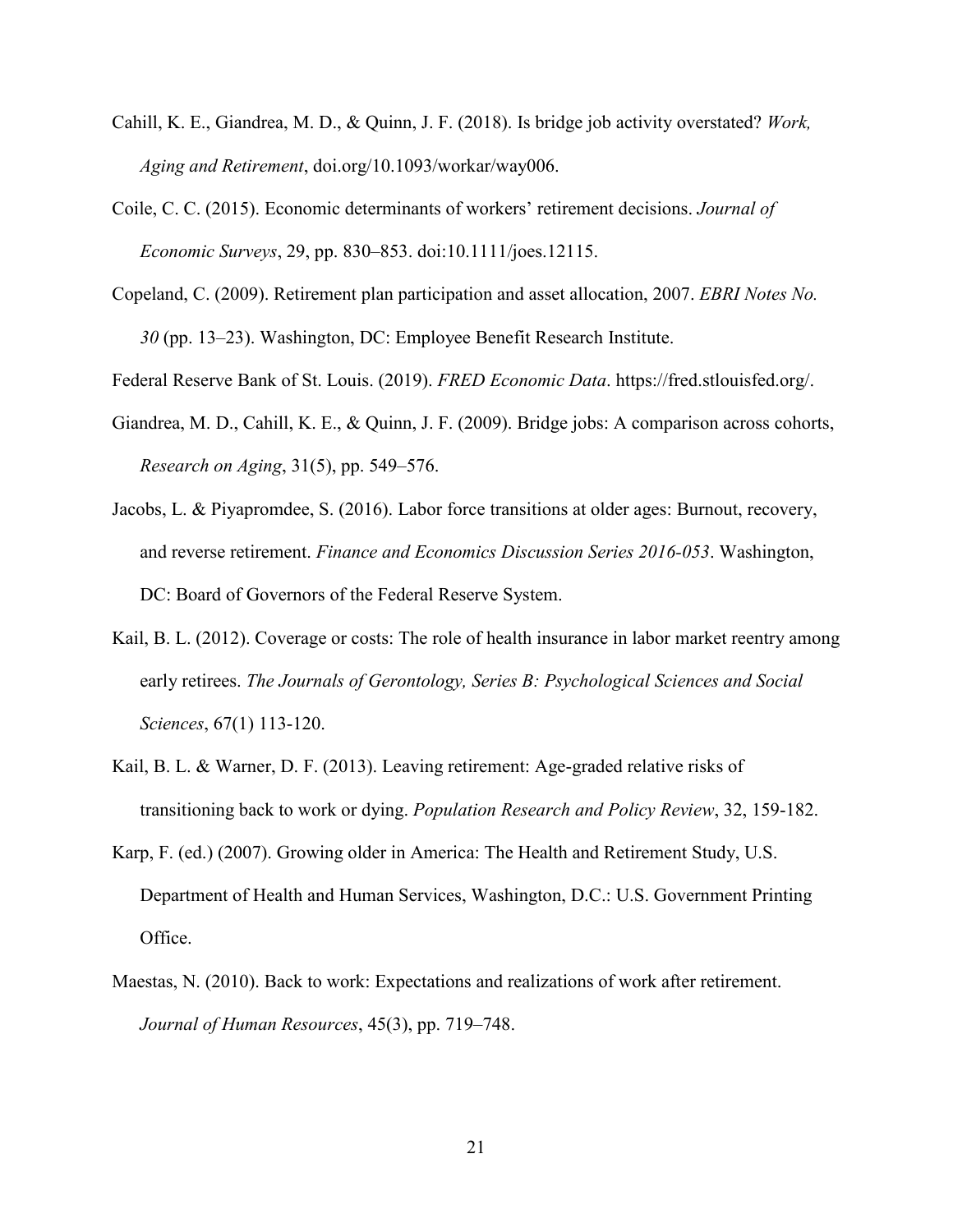- Platts, L.G. & Glaser, K. (forthcoming) Predictors of returns to work following retirement: A prospective analysis of Germany, Russia and the United Kingdom. 1-27.
- Platts, L.G., Corna, L.M., Worts, D., McDonough, P., Price, D., & Glaser, K. (2019). Returns to work after retirement: A prospective study of unretirement in the United Kingdom. *Ageing and Society.* 39(3), 439-464.
- Pleau, R. & Shauman, K. (2012). Trends and correlates of post-retirement employment, 1977- 2009. *Human Relations*, 66(1), 113-141.
- Pleau, R. (2010). Gender differences in postretirement employment. *Research on Aging*, 32(3), 267-303.
- Quinn, J. F. (1999). Retirement patterns and bridge jobs in the 1990s. *EBRI Issue Brief*, no. 206, pp. 1–23.
- Quinn, J. F. (2010). Work and retirement: How and when older Americans leave the labor force." *Generations*, 34(3), pp. 45–55.
- Quinn, J. F. & Cahill, K. E. (2016). The new world of retirement income security in America. *American Psychologist,* 71(4), pp. 321–333.
- Quinn, J. F. & Cahill, K. E. (2018). Challenges and opportunities of living and working longer. In R. Clark, R. Maurer, and O. S. Mitchell (Eds.), *How Persistent Low Returns Will Shape Saving and Retirement*. New York, NY: Oxford University Press.
- Quinn, J. F., Burkhauser, R. V., & Myers, D. A. (1990). *Passing the torch: The influence of economic incentives on work and retirement.* Kalamazoo, MI: W. E. Upjohn Institute for Employment Research.
- Sargent, L.D., Lee, M.D., Martin, B., Zikic, J. (2012). Reinventing retirement: New pathways, new arrangements, new meanings. *Human Relations*, 66(1), 3-21.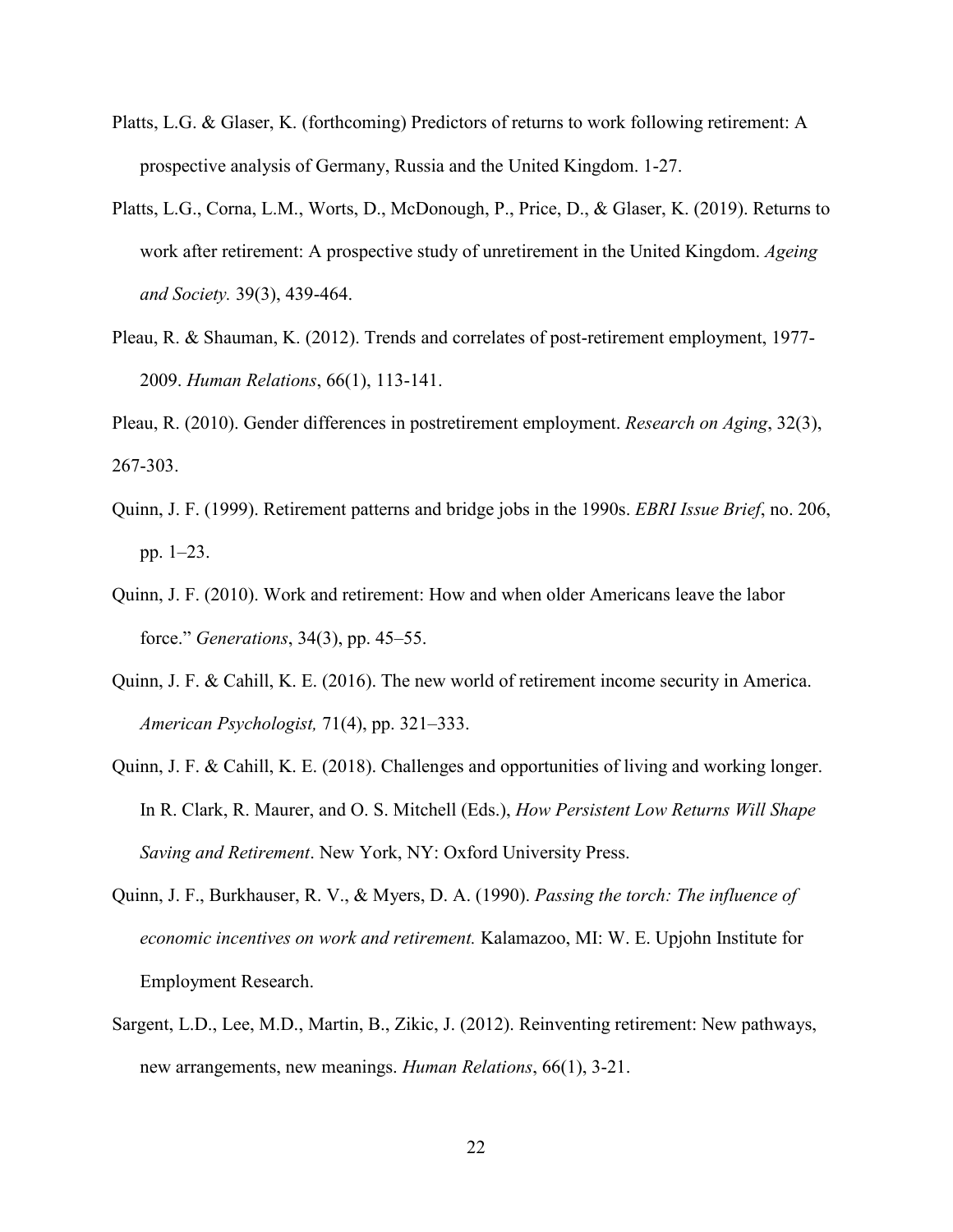- Rix, S. E. (2013). *The employment situation, December 2012: Five years after the start of the Great Recession.* Fact Sheet No. 276. Washington, DC: AARP Public Policy Institute.
- Ruhm, C. J. (1990). Bridge jobs and partial retirement, *Journal of Labor Economics*, 8(4), pp. 482–501.
- Shoven, J. B. & Slavov, S. N. (2014). The role of retiree health insurance in the early retirement of public sector employees. *Journal of Health Economics*, 38, pp. 99-108.
- Survey Research Center (2017). The Health and Retirement Study: Aging in the 21<sup>st</sup> Century, challenges and opportunities for Americans. Ann Arbor, MI: Institute for Social Research at the University of Michigan.<http://hrsparticipants.isr.umich.edu/sitedocs/databook/inc/pdf/> HRS-Aging-in-the-21St-Century.pdf
- Wang, M. & Shultz, K. S. (2010). Employee retirement: A review and recommendations for future investigation, *Journal of Managment*, 36, pp. 172–206.
- Wang, M, Penn, L. T., Bertone, A., & Stefanova, S. (2014). Bridge employment in the United States. In Alcover, C., Topa, G., Parry, E., Fraccaroli, F., & Depolo, M. (Eds.), *Bridge employment: A research handbook*. New York, NY: Routlege.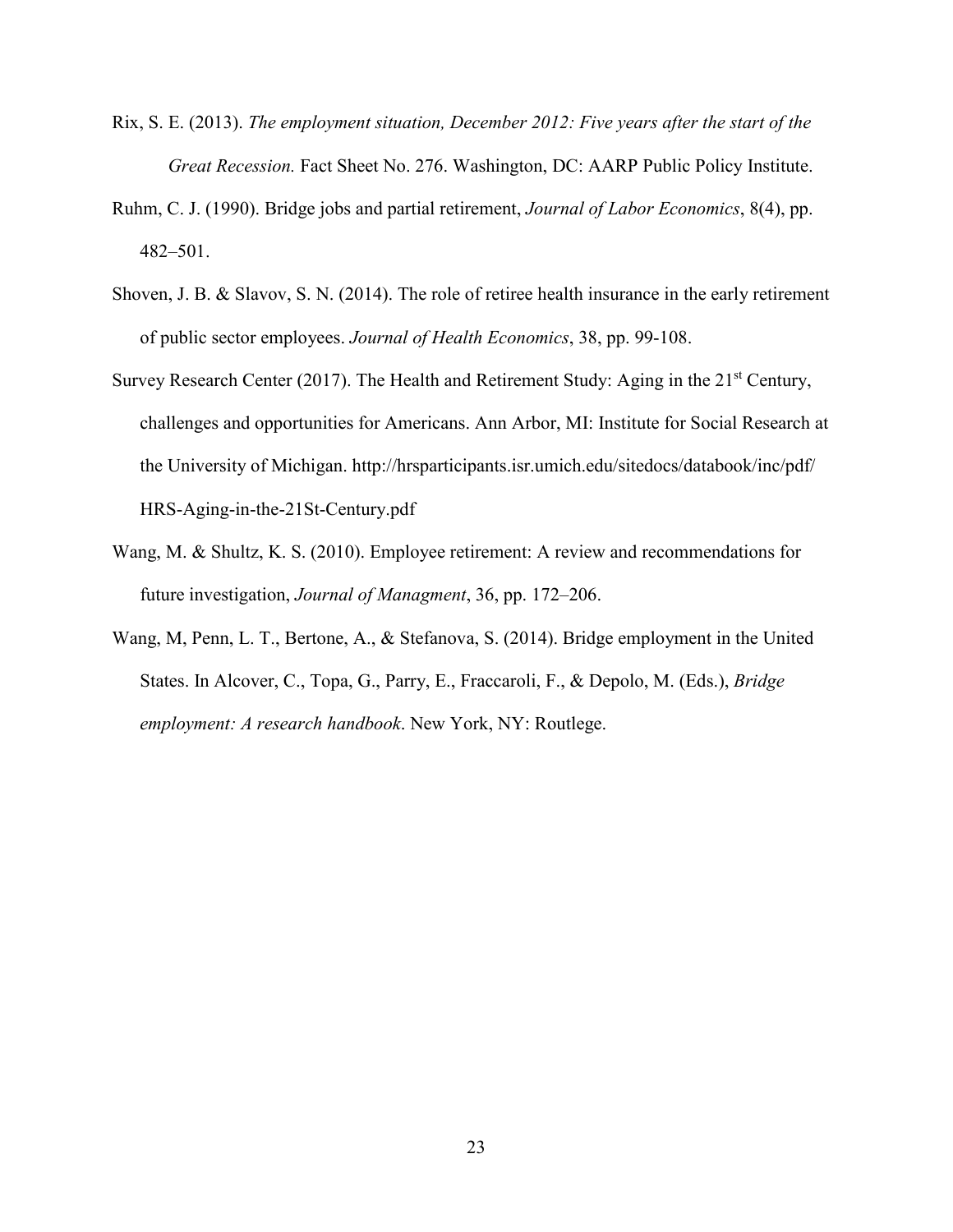#### Sample Size by Gender, HRS Cohort, and Work Status

|                                     |          |            | Men           |             | Women    |            |               |             |  |  |  |
|-------------------------------------|----------|------------|---------------|-------------|----------|------------|---------------|-------------|--|--|--|
|                                     | HRS Core | War Babies | Early Boomers | Mid Boomers | HRS Core | War Babies | Early Boomers | Mid Boomers |  |  |  |
| Year of first interview             | 1992     | 1998       | 2004          | 2010        | 1992     | 1998       | 2004          | 2010        |  |  |  |
| Respondent's age at first interview | 51 to 61 | 51 to 56   | 51 to 56      | 51 to 56    | 51 to 61 | 51 to 56   | 51 to 56      | 51 to 56    |  |  |  |
| Participated in first wave          |          |            |               |             |          |            |               |             |  |  |  |
| n                                   | 5,869    | 1,198      | 1,529         | 2,275       | 6,783    | 1,331      | 1,801         | 2,716       |  |  |  |
| Worked since age 50                 |          |            |               |             |          |            |               |             |  |  |  |
| n                                   | 5,359    | 987        | 1,096         | 1,794       | 5,320    | 805        | 1,094         | 1,881       |  |  |  |
| % of respondents                    | 91%      | 82%        | 72%           | 79%         | 78%      | 60%        | 61%           | 69%         |  |  |  |
| On FTC job in first interview       |          |            |               |             |          |            |               |             |  |  |  |
| n                                   | 3,061    | 811        | 858           | 1,175       | 2,569    | 529        | 691           | 1,085       |  |  |  |
| % of respondents                    | 52%      | 68%        | 56%           | 52%         | 38%      | 40%        | 38%           | 40%         |  |  |  |
| Age-eligible respondents only       |          |            |               |             |          |            |               |             |  |  |  |
| n                                   | 2,649    | 717        | 795           | 1,000       | 1,791    | 451        | 604           | 847         |  |  |  |
| % of respondents                    | 45%      | 60%        | 52%           | 44%         | 26%      | 34%        | 34%           | 31%         |  |  |  |
|                                     |          |            |               |             |          |            |               |             |  |  |  |
| Wage-and-salary workers<br>n        | 2,089    | 586        | 655           | 862         | 1,616    | 406        | 559           | 795         |  |  |  |
| % of respondents                    | 79%      | 82%        | 82%           | 86%         | 90%      | 90%        | 93%           | 94%         |  |  |  |
|                                     |          |            |               |             |          |            |               |             |  |  |  |
| Self-employed workers               |          |            |               |             |          |            |               |             |  |  |  |
| n                                   | 560      | 131        | 140           | 138         | 175      | 45         | 45            | 52          |  |  |  |
| % of respondents                    | 21%      | 18%        | 18%           | 14%         | 10%      | 10%        | 7%            | 6%          |  |  |  |
|                                     |          |            |               |             |          |            |               |             |  |  |  |

Source: Cahill, Kevin E., Michael D. Giandrea, and Joseph F. Quinn. 2019. "Retirement Patterns of the Early and Middle Baby Boomers." U.S. Bureau of Labor Statistics Working Paper, 512 (April).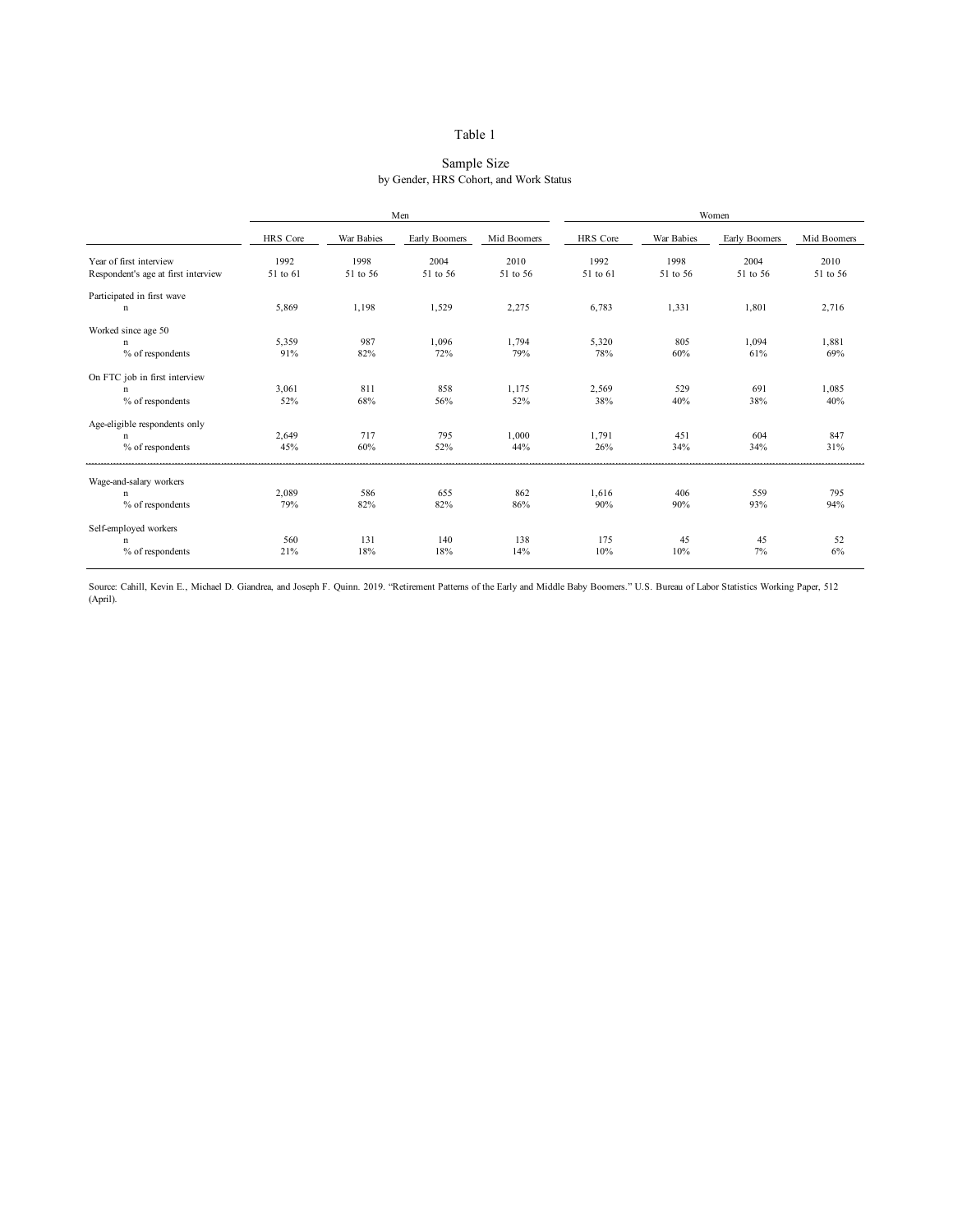# Reentery following Retirement from Full-time Career Employment Those with Full-Time Career Jobs at the Time of the First Interview, by HRS Cohort, Gender, and Sector (horizontal percentage)

|                                       |       | Through 2016      |             | Through 7 HRS Interviews |                |             |  |  |
|---------------------------------------|-------|-------------------|-------------|--------------------------|----------------|-------------|--|--|
|                                       |       | Reentered         | Reentered   |                          | Reentered      | Reentered   |  |  |
| Sector, Gender, and Cohort            | $n^a$ | $(\%)^b$          | PT $(\%)^c$ | $\rm n^a$                | $(\%)^{\flat}$ | PT $(\%)^c$ |  |  |
| [1]                                   | [2]   | $\lceil 3 \rceil$ | [4]         | $\lceil 5 \rceil$        | [6]            | [7]         |  |  |
| Wage and Salary                       |       |                   |             |                          |                |             |  |  |
| Men                                   |       |                   |             |                          |                |             |  |  |
| HRS Core (Aged 75 to 85 in 2016)      | 2,089 | 16%               | 70%         | 1,417                    | $8\%$          | 56%         |  |  |
| War Babies (Aged 69 to 74 in 2016)    | 586   | 13%               | 76%         | 586                      | 10%            | 62%         |  |  |
| Early Boomers (Aged 63 to 68 in 2016) | 655   | 8%                | 60%         | 655                      | 8%             | 60%         |  |  |
| Mid Boomers (Aged 57 to 62 in 2016)   | 862   |                   |             |                          |                |             |  |  |
| Women                                 |       |                   |             |                          |                |             |  |  |
| HRS Core (Aged 75 to 85 in 2016)      | 1,616 | 15%               | 75%         | 1,145                    | 9%             | 58%         |  |  |
| War Babies (Aged 69 to 74 in 2016)    | 406   | 16%               | 77%         | 406                      | 12%            | 67%         |  |  |
| Early Boomers (Aged 63 to 68 in 2016) | 559   | 9%                | 57%         | 559                      | 9%             | 57%         |  |  |
| Mid Boomers (Aged 57 to 62 in 2016)   | 795   |                   |             |                          |                |             |  |  |
| Self-Employed                         |       |                   |             |                          |                |             |  |  |
| Men                                   |       |                   |             |                          |                |             |  |  |
| HRS Core (Aged 75 to 85 in 2016)      | 560   | 19%               | 69%         | 342                      | 10%            | 59%         |  |  |
| War Babies (Aged 69 to 74 in 2016)    | 131   | 18%               | 73%         | 131                      | 12%            | 86%         |  |  |
| Early Boomers (Aged 63 to 68 in 2016) | 140   | 15%               | 67%         | 140                      | 15%            | 67%         |  |  |
| Mid Boomers (Aged 57 to 62 in 2016)   | 138   |                   |             | 138                      |                |             |  |  |
| Women                                 |       |                   |             |                          |                |             |  |  |
| HRS Core (Aged 75 to 85 in 2016)      | 175   | 16%               | 79%         | 125                      | 5%             | 50%         |  |  |
| War Babies (Aged 69 to 74 in 2016)    | 45    |                   |             | 45                       | 16%            | 75%         |  |  |
| Early Boomers (Aged 63 to 68 in 2016) | 45    |                   |             | 45                       |                |             |  |  |
| Mid Boomers (Aged 57 to 62 in 2016)   | 52    |                   |             | 52                       |                |             |  |  |

Notes:

<sup>a</sup> Includes respondents on a wage-and-salary or self-employed FTC job at the time of the first interview. Transitions are measured through 2016 and through the first seven HRS interviews.

<sup>b</sup> Percentage of respondents who returned to paid work after not having worked for at least two consecutive waves at some point following career employment.

<sup>c</sup> Percentage of respondents working part time on the reentry job as a percentage of all individuals who reentered. Part-time employment is defined as working 1,600 or fewer hours per year.

Source: Adapted from Cahill, Kevin E., Michael D. Giandrea, and Joseph F. Quinn. 2019. "Retirement Patterns of the Early and Middle Baby Boomers." U.S. Bureau of Labor Statistics Working Paper, 512 (April).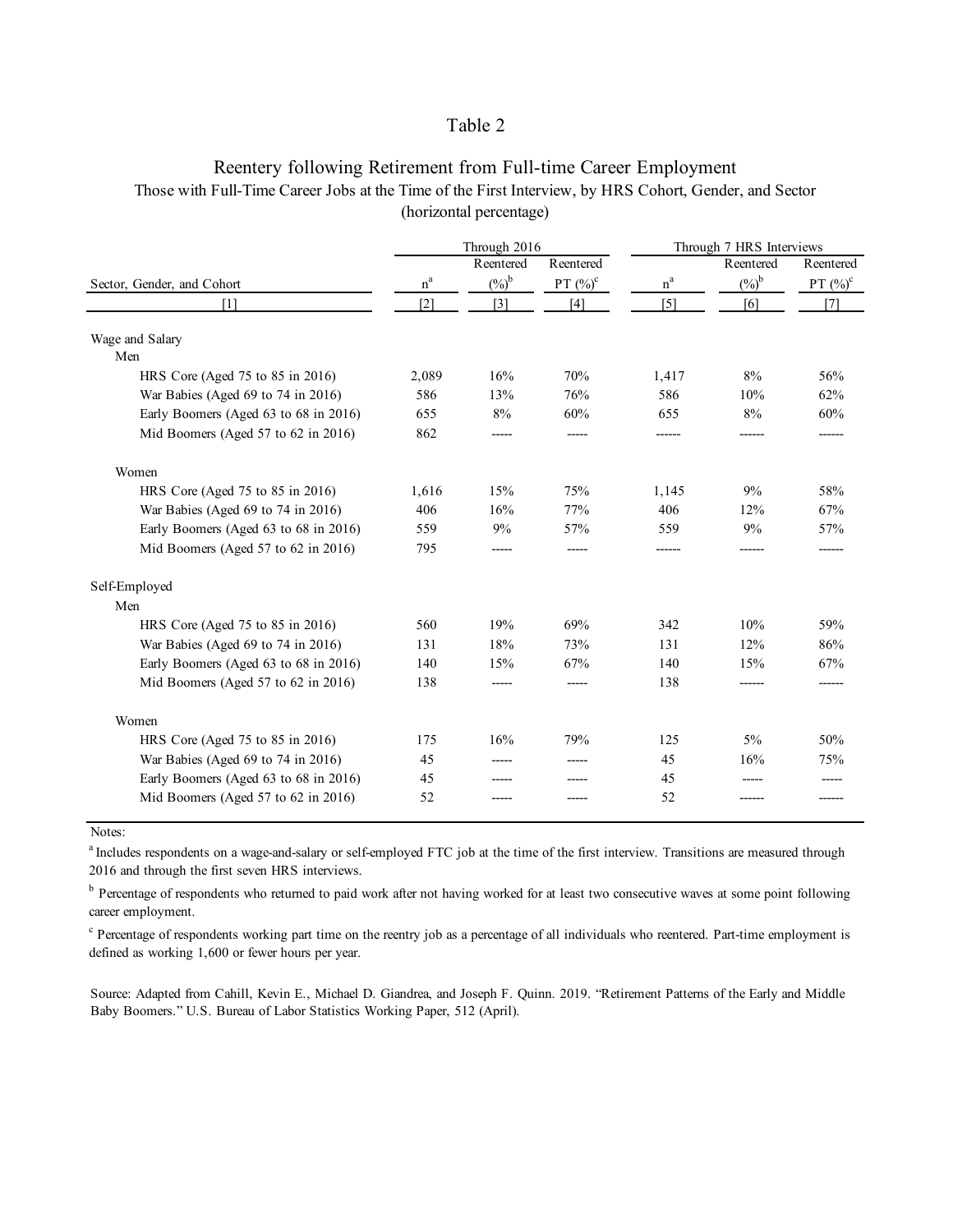## Reentery following Retirement from Full-time Career Employment by Worker Characteristics, HRS Cohort, and Gender Respondents with a Wage & Salary Full-Time Career Job at the Time of the First Interview

|                       | <b>HRS</b> Core |                                |      | War Babies |        |                                |      | Early Baby Boomers |                                |           |      | Mid Baby Boomers |                                |           |         |           |  |       |
|-----------------------|-----------------|--------------------------------|------|------------|--------|--------------------------------|------|--------------------|--------------------------------|-----------|------|------------------|--------------------------------|-----------|---------|-----------|--|-------|
|                       |                 | Respondents Aged 75-85 in 2016 |      |            |        | Respondents Aged 69-74 in 2016 |      |                    | Respondents Aged 63-68 in 2016 |           |      |                  | Respondents Aged 57-62 in 2016 |           |         |           |  |       |
|                       |                 | Men                            |      |            |        | Women                          |      | Men                |                                | Women     |      | Men              |                                | Women     |         | Men       |  | Women |
|                       |                 | Reentered                      |      | Reentered  |        | Reentered                      |      | Reentered          |                                | Reentered |      | Reentered        |                                | Reentered |         | Reentered |  |       |
|                       | $\%$            | (%)                            | $\%$ | (%)        | $\%$   | (%)                            | $\%$ | (%)                | $\%$                           | (%)       | $\%$ | (%)              | $\%$                           | (%)       | $\%$    | (%)       |  |       |
| All                   | 100%            | 16%                            | 100% | 15%        | 100%   | 13%                            | 100% | 16%                | 100%                           | 8%        | 100% | 9%               | 100%                           |           | 100%    |           |  |       |
| Age at transition     |                 |                                |      |            |        |                                |      |                    |                                |           |      |                  |                                |           |         |           |  |       |
| $\leq$ = 55           | 19%             | 20%                            | 21%  | 21%        | 31%    | 17%                            | 38%  | 19%                | 33%                            | 10%       | 39%  | 7%               | 45%                            |           | 43%     |           |  |       |
| 56-61                 | 49%             | 17%                            | 50%  | 15%        | 43%    | 14%                            | 36%  | 18%                | 42%                            | 9%        | 38%  | 14%              | 55%                            | --------  | 57%     | --------  |  |       |
| 62-64                 | 18%             | 17%                            | 16%  | 13%        | $11\%$ | 12%                            | 12%  | 15%                | 21%                            | 3%        | 18%  | 6%               | -------                        | -------   | ------- | -------   |  |       |
| $65+$                 | 15%             | 8%                             | 13%  | 6%         | 16%    | $5\%$                          | 14%  | $5\%$              |                                | -------   |      | -------          |                                |           |         |           |  |       |
| Respondent's Health   |                 |                                |      |            |        |                                |      |                    |                                |           |      |                  |                                |           |         |           |  |       |
| Excellent/very good   | 51%             | 18%                            | 52%  | 17%        | 51%    | 17%                            | 52%  | 22%                | 48%                            | 8%        | 49%  | 10%              | 54%                            | --------  | 49%     |           |  |       |
| Good                  | 32%             | 15%                            | 31%  | 13%        | 35%    | 8%                             | 31%  | 12%                | 32%                            | 9%        | 32%  | 8%               | 31%                            | --------  | 33%     |           |  |       |
| Fair/poor             | 17%             | 12%                            | 18%  | 9%         | 14%    | 13%                            | 17%  | 8%                 | 20%                            | 8%        | 19%  | 10%              | 15%                            | --------  | 18%     |           |  |       |
| Education             |                 |                                |      |            |        |                                |      |                    |                                |           |      |                  |                                |           |         |           |  |       |
| Less than high school | 28%             | 15%                            | 24%  | 16%        | 15%    | 11%                            | 11%  | 14%                | 14%                            | 6%        | 10%  | 15%              | 16%                            | --------  | 13%     |           |  |       |
| High school           | 31%             | 16%                            | 35%  | 11%        | 30%    | 16%                            | 30%  | 13%                | 24%                            | 7%        | 28%  | $8\%$            | 26%                            |           | 26%     |           |  |       |
| College               | 41%             | 17%                            | 41%  | 17%        | 55%    | 12%                            | 58%  | 19%                | 63%                            | 9%        | 62%  | 9%               | 58%                            | --------  | 61%     |           |  |       |
| Ethnicity             |                 |                                |      |            |        |                                |      |                    |                                |           |      |                  |                                |           |         |           |  |       |
| White                 | 82%             | 16%                            | 74%  | 14%        | 83%    | 13%                            | 75%  | 17%                | 76%                            | 7%        | 67%  | 10%              | 64%                            |           | 57%     |           |  |       |
| <b>Black</b>          | 14%             | 16%                            | 22%  | 17%        | 13%    | 17%                            | 21%  | 14%                | 12%                            | 13%       | 22%  | $8\%$            | 23%                            | -------   | 34%     |           |  |       |
| Other                 | 4%              | 8%                             | 3%   | 9%         | 4%     | $0\%$                          | 4%   | 8%                 | 11%                            | 12%       | 11%  | 8%               | 13%                            | --------  | 9%      |           |  |       |
| Married               |                 |                                |      |            |        |                                |      |                    |                                |           |      |                  |                                |           |         |           |  |       |
| No                    | 21%             | 15%                            | 44%  | 15%        | 32%    | 8%                             | 54%  | 17%                | 20%                            | 6%        | 45%  | 10%              | 22%                            |           | 45%     |           |  |       |
| Yes                   | 79%             | 16%                            | 56%  | 14%        | 68%    | 15%                            | 46%  | 16%                | 80%                            | 9%        | 55%  | $9\%$            | 78%                            |           | 55%     |           |  |       |
| Dependent Child       |                 |                                |      |            |        |                                |      |                    |                                |           |      |                  |                                |           |         |           |  |       |
| No                    | 83%             | 16%                            | 71%  | 15%        | 70%    | 11%                            | 74%  | 16%                | 62%                            | 6%        | 62%  | 9%               | 45%                            |           | 52%     |           |  |       |
| Yes                   | 17%             | 16%                            | 29%  | 15%        | 30%    | 18%                            | 26%  | 17%                | 38%                            | 12%       | 38%  | 11%              | 55%                            | --------  | 48%     |           |  |       |
| Working Spouse        |                 |                                |      |            |        |                                |      |                    |                                |           |      |                  |                                |           |         |           |  |       |
| No                    | 42%             | 14%                            | 38%  | 13%        | 35%    | 10%                            | 31%  | 7%                 | 28%                            | 8%        | 18%  | 6%               | 28%                            | --------  | 21%     |           |  |       |
| Yes                   | 58%             | 18%                            | 62%  | 15%        | 65%    | 15%                            | 69%  | 19%                | 72%                            | 10%       | 82%  | 8%               | 72%                            | --------  | 79%     |           |  |       |
|                       |                 |                                |      |            |        |                                |      |                    |                                |           |      |                  |                                |           |         |           |  |       |

Notes:

Source: Adapted from Cahill, Kevin E., Michael D. Giandrea, and Joseph F. Quinn. 2019. "Retirement Patterns of the Early and Middle Baby Boomers." U.S. Bureau of Labor Statistics Working Paper, 512 (April).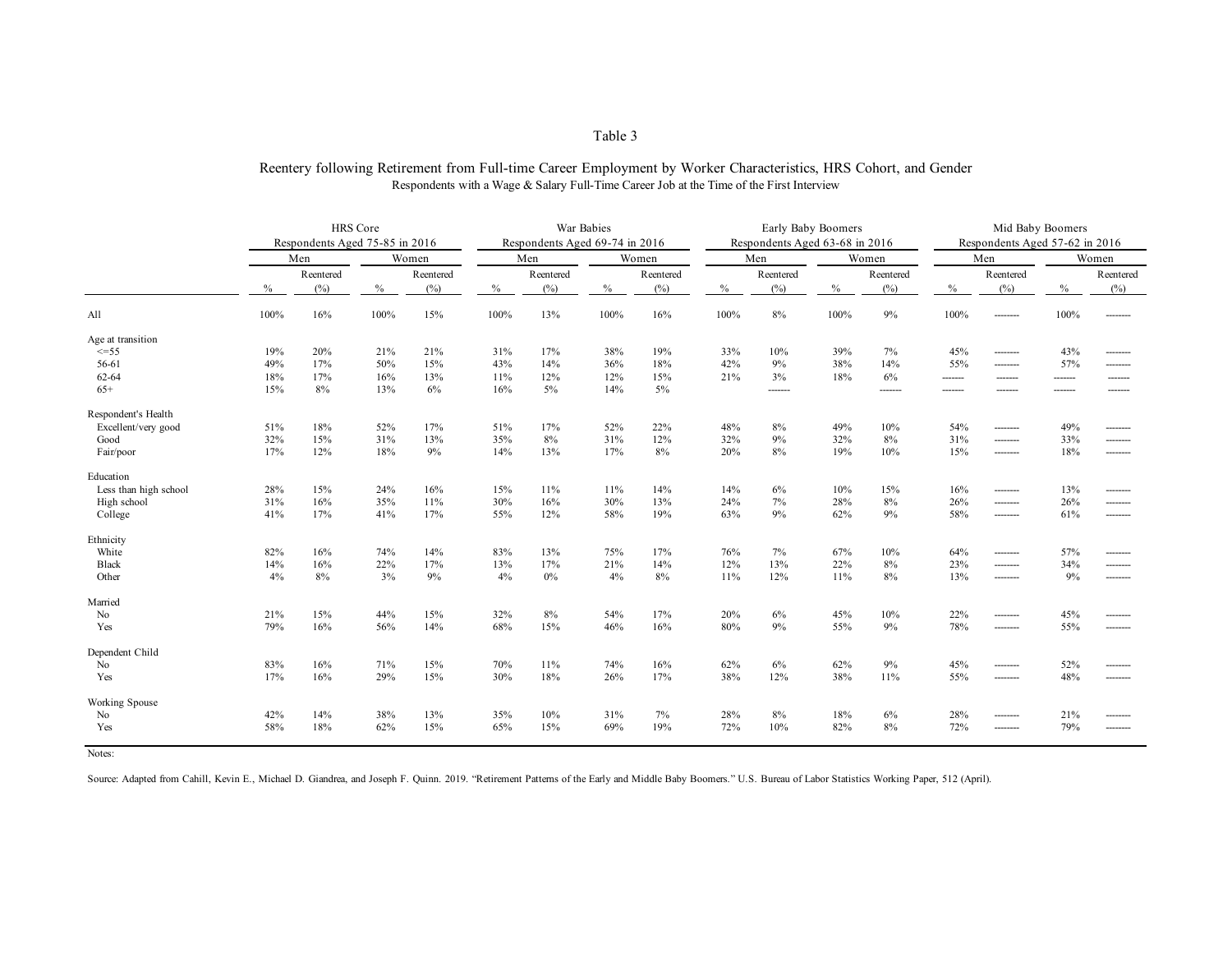## Reentery following Retirement from Full-time Career Employment by Job and Economic Characteristics, HRS Cohort, and Gender Respondents with a Wage & Salary Full-Time Career Job at the Time of the First Interview

|                                | <b>HRS</b> Core |                                |       | War Babies |              |                                |      | Early Baby Boomers |                                |           |       | Mid Baby Boomers |                                |           |       |           |  |
|--------------------------------|-----------------|--------------------------------|-------|------------|--------------|--------------------------------|------|--------------------|--------------------------------|-----------|-------|------------------|--------------------------------|-----------|-------|-----------|--|
|                                |                 | Respondents Aged 75-85 in 2016 |       |            |              | Respondents Aged 69-74 in 2016 |      |                    | Respondents Aged 63-68 in 2016 |           |       |                  | Respondents Aged 57-62 in 2016 |           |       |           |  |
|                                | Men             |                                | Women |            | Women<br>Men |                                |      | Men                |                                |           | Women |                  | Men                            |           | Women |           |  |
|                                | Reentered       |                                |       | Reentered  |              | Reentered                      |      | Reentered          |                                | Reentered |       | Reentered        |                                | Reentered |       | Reentered |  |
|                                | $\%$            | (%)                            | $\%$  | (%)        | $\%$         | (%)                            | $\%$ | (%)                | $\%$                           | (%)       | $\%$  | (%)              | $\%$                           | (%)       | $\%$  | (%)       |  |
| All                            | 100%            | 16%                            | 100%  | 15%        | 100%         | 13%                            | 100% | 16%                | 100%                           | 8%        | 100%  | $9\%$            | 100%                           |           | 100%  |           |  |
| Occupational Status            |                 |                                |       |            |              |                                |      |                    |                                |           |       |                  |                                |           |       |           |  |
| White collar - high skill      | 34%             | 16%                            | 33%   | 17%        | 37%          | 12%                            | 40%  | 17%                | 34%                            | 6%        | 38%   | 9%               | 27%                            | --------  | 23%   |           |  |
| White collar - other           | 12%             | 17%                            | 37%   | 13%        | 17%          | 15%                            | 34%  | 19%                | 17%                            | 5%        | 36%   | 14%              | 19%                            | --------  | 41%   | --------  |  |
| Blue collar - high skill       | 26%             | 17%                            | 9%    | 15%        | 24%          | 13%                            | 8%   | 4%                 | 25%                            | 11%       | 11%   | 2%               | 35%                            | --------  | 21%   | --------  |  |
| Blue collar - other            | 27%             | 12%                            | 21%   | 13%        | 22%          | 15%                            | 18%  | 14%                | 24%                            | 11%       | 16%   | 6%               | 20%                            | --------  | 15%   |           |  |
| <b>Health Insurance Status</b> |                 |                                |       |            |              |                                |      |                    |                                |           |       |                  |                                |           |       |           |  |
| None                           | 6%              | 14%                            | 7%    | 21%        | 4%           | 33%                            | 5%   | 25%                | 8%                             | 3%        | 10%   | 8%               | 13%                            | --------  | 12%   |           |  |
| Portable                       | 84%             | 16%                            | 81%   | 14%        | 80%          | 13%                            | 77%  | 17%                | 67%                            | 8%        | 61%   | 9%               | 47%                            | --------  | 47%   |           |  |
| Non-portable                   | 10%             | 19%                            | 12%   | 16%        | 16%          | 9%                             | 18%  | 14%                | 25%                            | 11%       | 29%   | 10%              | 40%                            | --------  | 41%   | --------  |  |
| <b>Pension Status</b>          |                 |                                |       |            |              |                                |      |                    |                                |           |       |                  |                                |           |       |           |  |
| Defined-benefit                | 44%             | 16%                            | 42%   | 13%        | 43%          | 14%                            | 34%  | 16%                | 29%                            | 6%        | 25%   | 8%               | 23%                            | --------  | 26%   |           |  |
| Defined-contribution           | 25%             | 18%                            | 28%   | 17%        | 37%          | 13%                            | 41%  | 17%                | 43%                            | 10%       | 53%   | 10%              | 49%                            | --------  | 47%   | --------  |  |
| Both                           | 7%              | 17%                            | 4%    | 15%        | $5\%$        | 17%                            | 3%   | 0%                 | 2%                             | 17%       | 1%    | 0%               | 2%                             | --------  | 2%    | --------  |  |
| None                           | 23%             | 13%                            | 27%   | 13%        | 16%          | 10%                            | 22%  | 20%                | 26%                            | 10%       | 21%   | 14%              | 26%                            |           | 24%   |           |  |
| Wage                           |                 |                                |       |            |              |                                |      |                    |                                |           |       |                  |                                |           |       |           |  |
| $<$ \$15                       | 31%             | 17%                            | 56%   | 13%        | 42%          | 15%                            | 56%  | 16%                | 21%                            | 5%        | 35%   | 13%              |                                |           |       |           |  |
| \$15 to \$24                   | 36%             | 16%                            | 30%   | 17%        | 22%          | 14%                            | 25%  | 15%                | 33%                            | 4%        | 33%   | 14%              | 49%                            | --------  | 50%   |           |  |
| \$25 to \$49                   | 29%             | 16%                            | 14%   | 14%        | 29%          | 11%                            | 17%  | 20%                | 37%                            | 9%        | 29%   | 10%              | 51%                            | --------  | 50%   | --------  |  |
| $$50+$                         | 4%              | 13%                            | $1\%$ | 25%        | 6%           | 16%                            | 2%   | 25%                | 9%                             | $5\%$     | 4%    | 13%              |                                |           |       |           |  |
| Wealth                         |                 |                                |       |            |              |                                |      |                    |                                |           |       |                  |                                |           |       |           |  |
| \$0k                           | 4%              | 12%                            | 6%    | 14%        | 6%           | 9%                             | 6%   | 0%                 | 8%                             | 12%       | 11%   | 11%              | 12%                            | --------  | 15%   | --------  |  |
| $$1 - $24k$                    | 25%             | 16%                            | 33%   | 13%        | 23%          | 14%                            | 33%  | 22%                | 29%                            | 6%        | 34%   | 10%              | 33%                            | --------  | 41%   | --------  |  |
| $$25k - $100k$                 | 31%             | 17%                            | 26%   | 18%        | 29%          | 10%                            | 24%  | 20%                | 27%                            | 6%        | 22%   | 7%               | 27%                            | --------  | 20%   | --------  |  |
| \$100k - \$500k                | 32%             | 14%                            | 29%   | 14%        | 31%          | 16%                            | 24%  | 13%                | 23%                            | 14%       | 23%   | 10%              | 22%                            | --------  | 18%   | --------  |  |
| $$500k+$                       | 8%              | 18%                            | 7%    | 10%        | 12%          | 14%                            | 14%  | 11%                | 12%                            | 7%        | 10%   | 7%               | 7%                             | --------  | 5%    |           |  |
|                                |                 |                                |       |            |              |                                |      |                    |                                |           |       |                  |                                |           |       |           |  |

Notes:

Source: Adapted from Cahill, Kevin E., Michael D. Giandrea, and Joseph F. Quinn. 2019. "Retirement Patterns of the Early and Middle Baby Boomers." U.S. Bureau of Labor Statistics Working Paper, 512 (April).